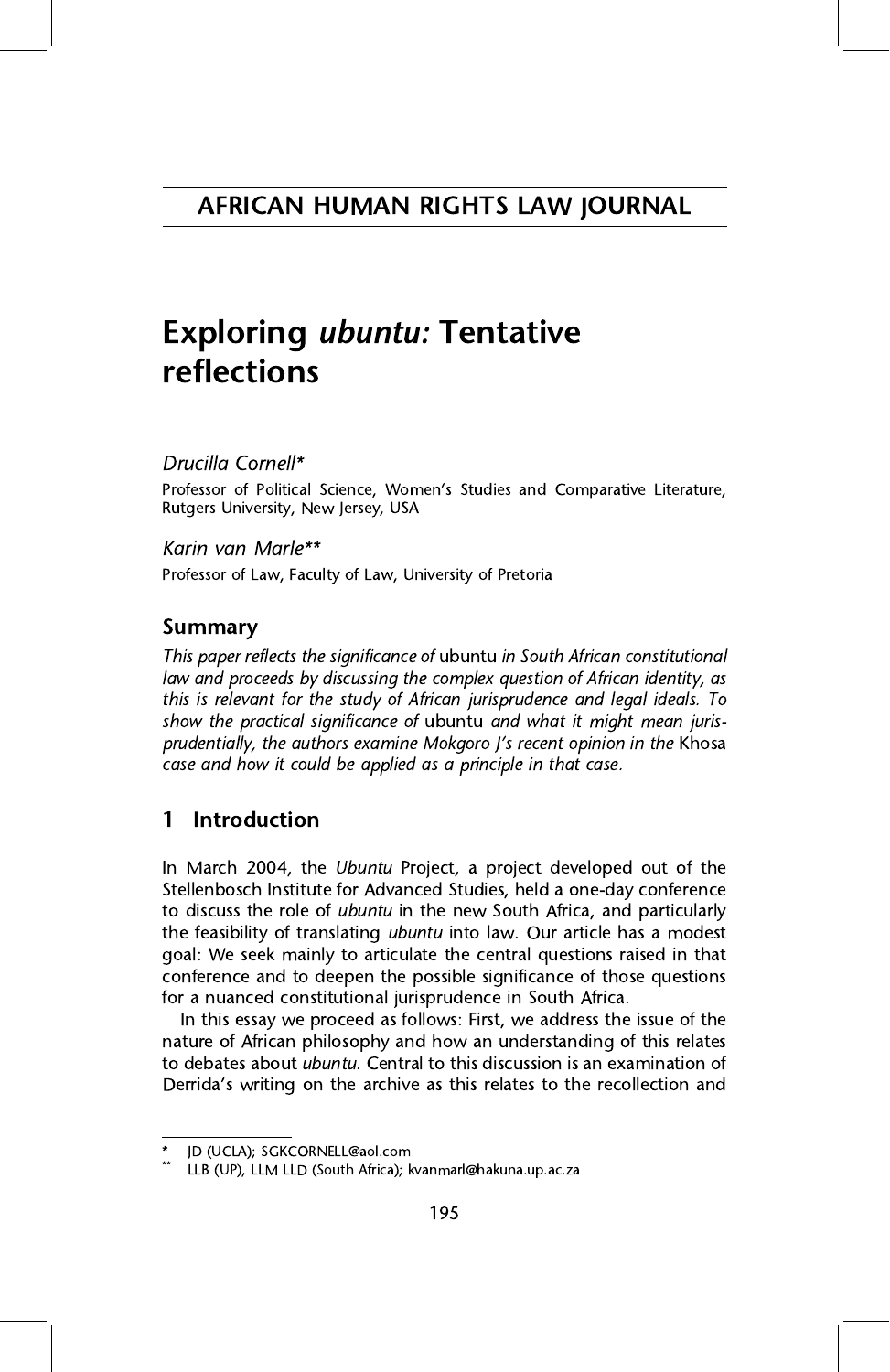re-imagination of African *gnosis*. Second, we attempt to expand from<br>this discussion of *gnosis* and explore whether *ubuntu* can be used as a justiciable principle. Third, to show how ubuntu might be deployed, both as a founding legal ideal and as a working legal principle, we both as a founding legal principle in the Khosa case.<sup>1</sup><br>
Ubuntu is a controversial value or ideal in South Africa, Philosophers

Ubuntu is a controversial value or ideal in South Africa. Philosophers such as Shutte have forcefully argued that *ubuntu* should be adopted as a new ethic for South Africa.<sup>2</sup> On the other hand, critics of ubuntu have arqued against those who would make ubuntu an essential ethical ideal or moral value in the new South Africa. Broadly construed, those criticisms range from the claim that ubuntu was once a meaningful value, but now gives nothing to young South Africans, to the claim that ubuntu is inherently patriarchical and conservative. Still others arque that *ubuntu* is such a bloated concept that it means everything to everyone, and as a bloated concept it should not be translated into a constitutional principle. Although *ubuntu* was included in the epiloque of the interim Constitution, there have not been many attempts to incorporate *ubuntu* into post-apartheid jurisprudence. Where courts have referred to *ubuntu*, they treated it as a 'uni-dimensional' concept and<br>not as a philosophical doctrine <sup>3</sup> not as a philosophical doctrine.<sup>3</sup><br>The debate over whether or not *ubuntu* can be translated into a

justiciable principle turns not only on the definition one gives to ubuntu. function and why ubuntu can be considered an 'African' or<br>'South African' value. One panel at the conference focused exclusively 'South African' value. One panel at the conference focused exclusively on the question of whether *ubuntu* is a South African value, and even more broadly an African value or ideal, and what this would mean for the future of the Constitution. The three panellists agreed that ubuntu, or something very close to it, appears in most African languages. It is beyond the scope of this article to try to address the complex ethnophilosophical questions of whether or not *ubuntu* actually represents a key ethical principle or ideal in African philosophy generally. However, we realise, at the very least, that the question of 'what is' and 'what can'<br>constitute an 'African' philosophy lies at the very heart of this discusconstitute an 'African' philosophy lies at the very heart of this discus-<br>sion. A related question is what role African philosophy, including African political and ethical philosophy, should play in the development of a constitutional jurisprudence for a new South Africa. To help us respond to these questions, we turn to the work of two philosophers, respond to differently as turn to the work of the philosophers, namely Mudimbe and Derrida.

#### 196

*<sup>1</sup>* Khosa v Minister of Social Development 2004 6 SA 505 (CC) (Khosa).<br><sup>2</sup> See eg A Shutte Philosophy for Africa (1995), especially ch 10 & 11.<br><sup>3</sup> M Pieterse '''Traditional'' African jurisprudence' in C Roederer & D Moel Jurisprudence (2004) 442.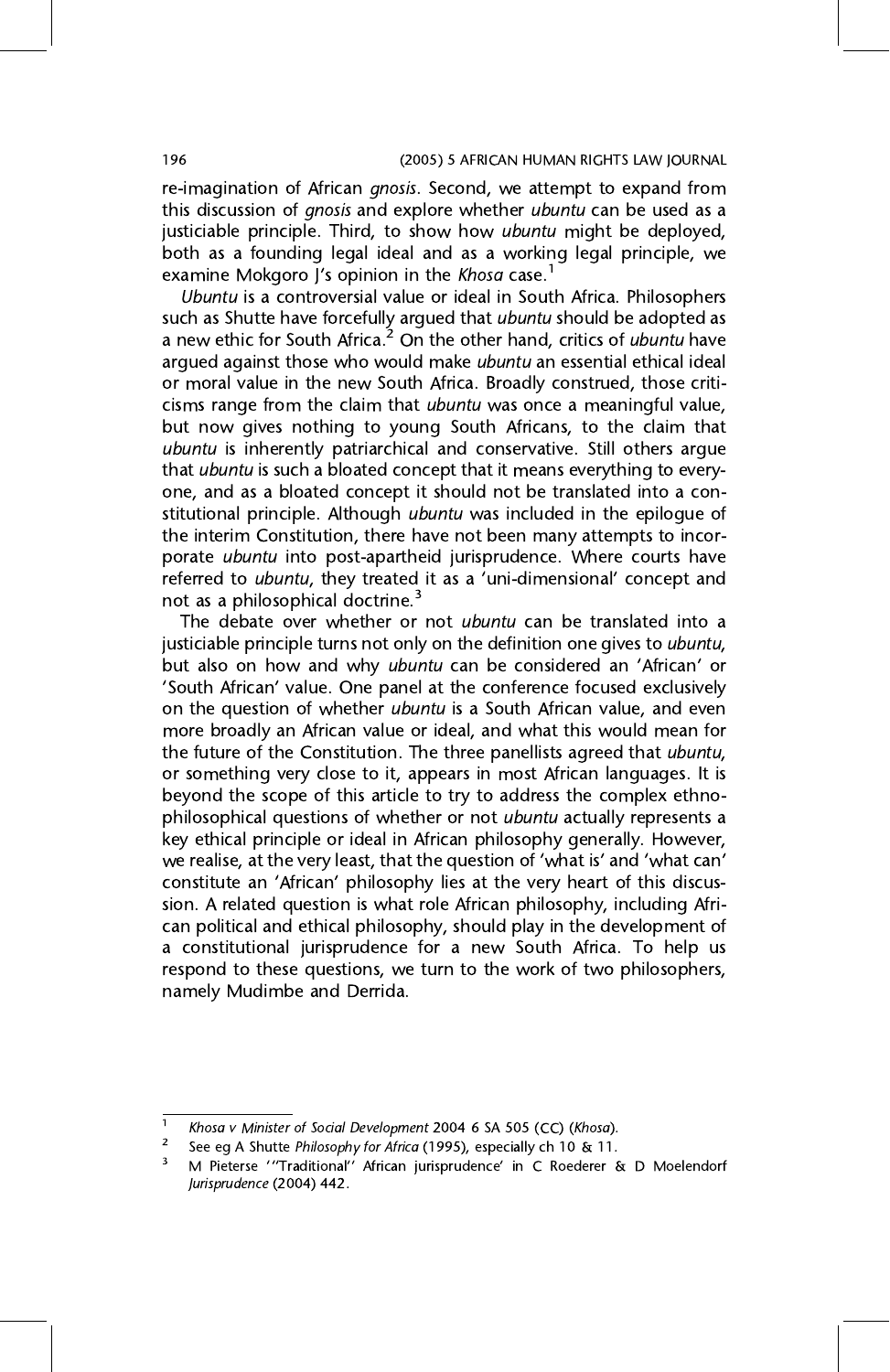#### 2 African gnosis: What is African philosophy?

Mudimbe has suggested the word *gnosis* to configure African ethno-<br>philosophy.<sup>4</sup> And why is African philosophy necessarily ethno-philosophy? Mudimbe powerfully arques that the question of what African philosophy is must be pursued through a genealogy of its social and historical origins, including a genealogy of the anthropological methods used to articulate African *gnosis* and the epistemological context in which it has been made possible.

These intellectual explorations must inevitably deal with the troubling social and historical reality that the very question of what constitutes African philosophy cannot be separated from the brutal imposition of colonialism on the continent of Africa. Mudimbe attempts to analyse the complexity of epistemological legitimation. Who, in the last few centuries at least, has been given the right and credentials to write, describe, and produce opinions of what is African philosophy? In addressing this question about right and credentials, we must also and credit and credential credentials, and credential credentials, and credential credit and credit and credit<br>has inevitably and inextricably been bound up with the social scientific has inevitably and inextricably been bound up with the social scientific constructs of a Western *episteme*. As Mudimbe reminds us, one aspect of colonialism is that it seeks to organise and transform the non-European world through European constructs. But this does not mean that gnosis is reducible to European constructs. Mudimbe's definition of<br>gnosis at least gives us a word that vields a form of knowledge that gnosis, at least, gives us a word that yields a form of knowledge that<br>cannot be reduced to *doxa*, or opinion, or *episteme* understood as a scientific or social scientific construct associated with the so-called modscientific or social scientific or social scientific construction of the so-called model model model model model model model as the so-called model model model model model model model model model model model model model mo

... means seeking to know, inquiry, methods of knowing, investigation, and even acquaintance with someone. Often the word is used in a more specialised sense, that of higher and esoteric knowledge, and thus it refers to a structured, common, and conventional knowledge, but one strictly under the control of specific procedures for its use as well as transmission.

There is clearly much more work to be done in terms of the historical genealogy and, indeed, the anthropological investigation into what African philosophy is or can be, and perhaps most importantly what it ethically should be, in the struggle of African nations to define themselves in the purportedly post-colonial world. But for our purposes, at least, we want to accept the postulate that there is a form of knowledge, gnosis, that allows us to engage in an ontological, or what Mudimbe calls anthropou-logos, hermeneutic which could facilitate mummer calls anthropou-logos, hermeneutic which could facilitate investigation into African or South African indigenous systems.

VY Mudimbe The invention of Africa: Gnosis, philosophy, and the order of knowledge (1988) 186.

Mudimbe (n 4 above) ix.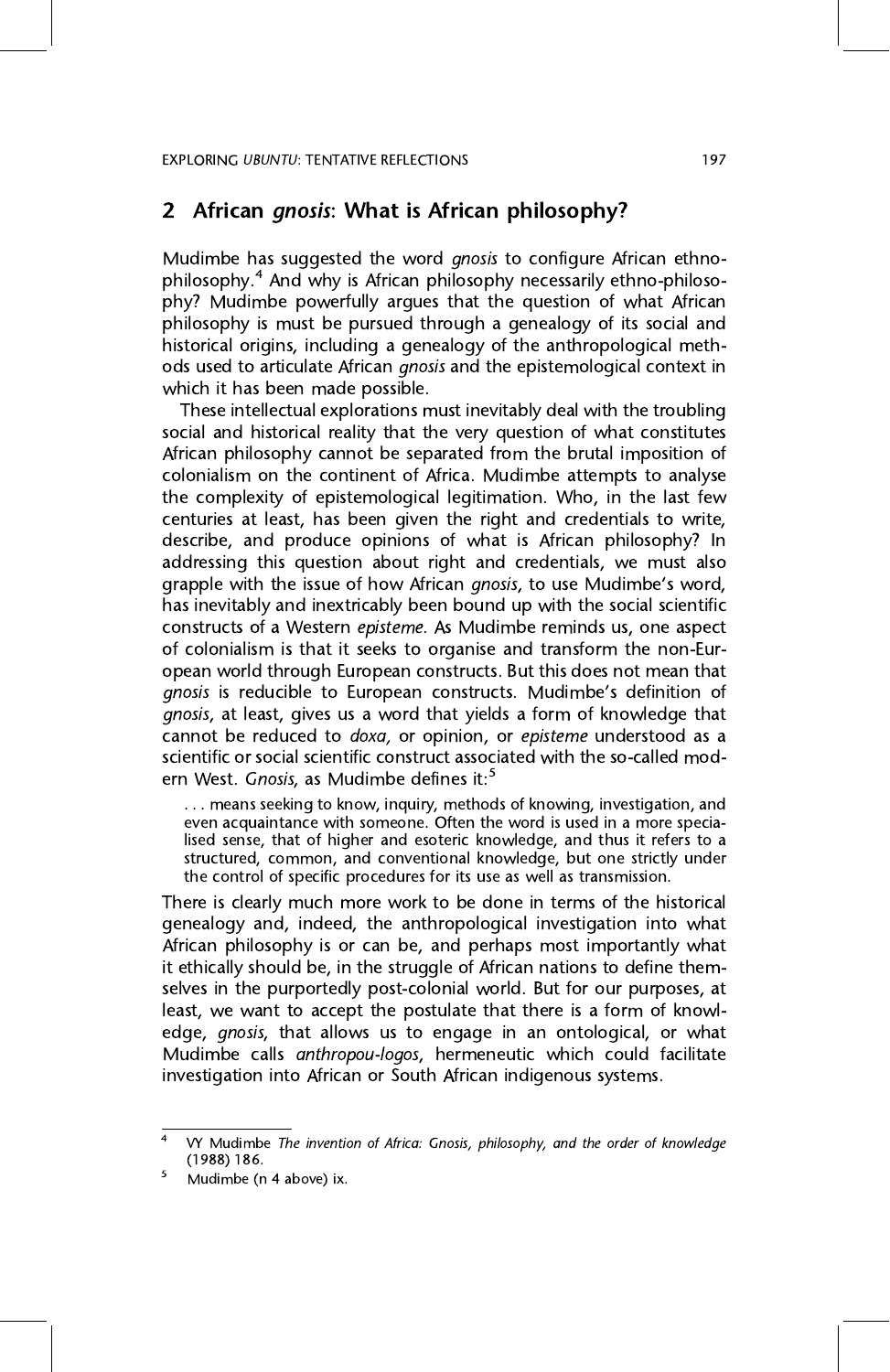But, how does one pick up the project that Mudimbe has started for us? The answer is two-fold. First, there is a sense that we are investigating the way the meaning of values and ideals comes out of an engagement with the past and with interpretation about the meaning of that past as it relates to the configuration of such values and ideals. Second, the South African Constitution has been conceived through different metaphors, one of which is the archive.<sup>6</sup> This metaphor seems to be the best way to grapple with the promise of the Constitution. And so, we begin with a more general consideration of the archive. begin with a more general consideration of the archive.

#### 3 Feverish words and the role of archive

The problem of the 'archive,' and what counts as archival material, haunts all historical and anthropological research and is for obvious reasons important in our exploration of and reflections on ubuntu. Derrida arques that what an archive is resists conceptualisation, more appropriately being rendered or configured as an impression. The archive 'impresses' the past on us, and yet the way in which it does<br>so inescapably involves the one who is recording or describing the so inescapably involves the one who is recording or describing the impression in its transmission as authoritative. What the archive encodes is how the past makes an impression on human beings. It encodes how we are to remember in terms of both an internal memory that constitutes a 'we', and also at the same time in terms of a purport-<br>edly legitimating memory for those who are outside the 'we' that is edly legitimating memory for those who are outside the 'we' that is<br>therefore constituted. In his work on the archive, Derrida describes his own use of the word impression instead of concept as follows:<sup>7</sup>

We have no concept, only an impression, a series of impressions associated with a word. To the rigor of the *concept*, I am opposing here the vagueness or the open imprecision, the relative indetermination of such a *notion*. 'Archive'<br>is only a *notion* an impression associated with a word and for which is only a *notion*, an impression associated with a word and for which, together with Freud, we do not have a concept. We only have an impression, an insistent impression through the unstable feeling of a shifting figure, of a schema, or of an in-finite or indefinite process.

However, the disjointedness of the archive takes on a particular meaning in terms of Africa. As Mudimbe shows us in his excellent genealogy of African ethno-philosophy, the recording of this philosophy 'originates' with anthropological testimony about it. There is a central pro-<br>hlem with this testimonial as to how African rituals, practices and social encounters are described, namely that the 'impression' made by the<br>'natives' on the anthropologists are given expression and articulation in `natives' on the anthropologists are given expression and articulation in terms of Western epistemological schemas. Thus, Africa comes 'to be

See K van Marle 'Constitution as archive', unpublished paper delivered at a workshop on 'Law, time and reconciliation', Glasgow, May 2004; copy on file with the authors.<br>J Derrida Archive fever: A Freudian impression (1996) 29.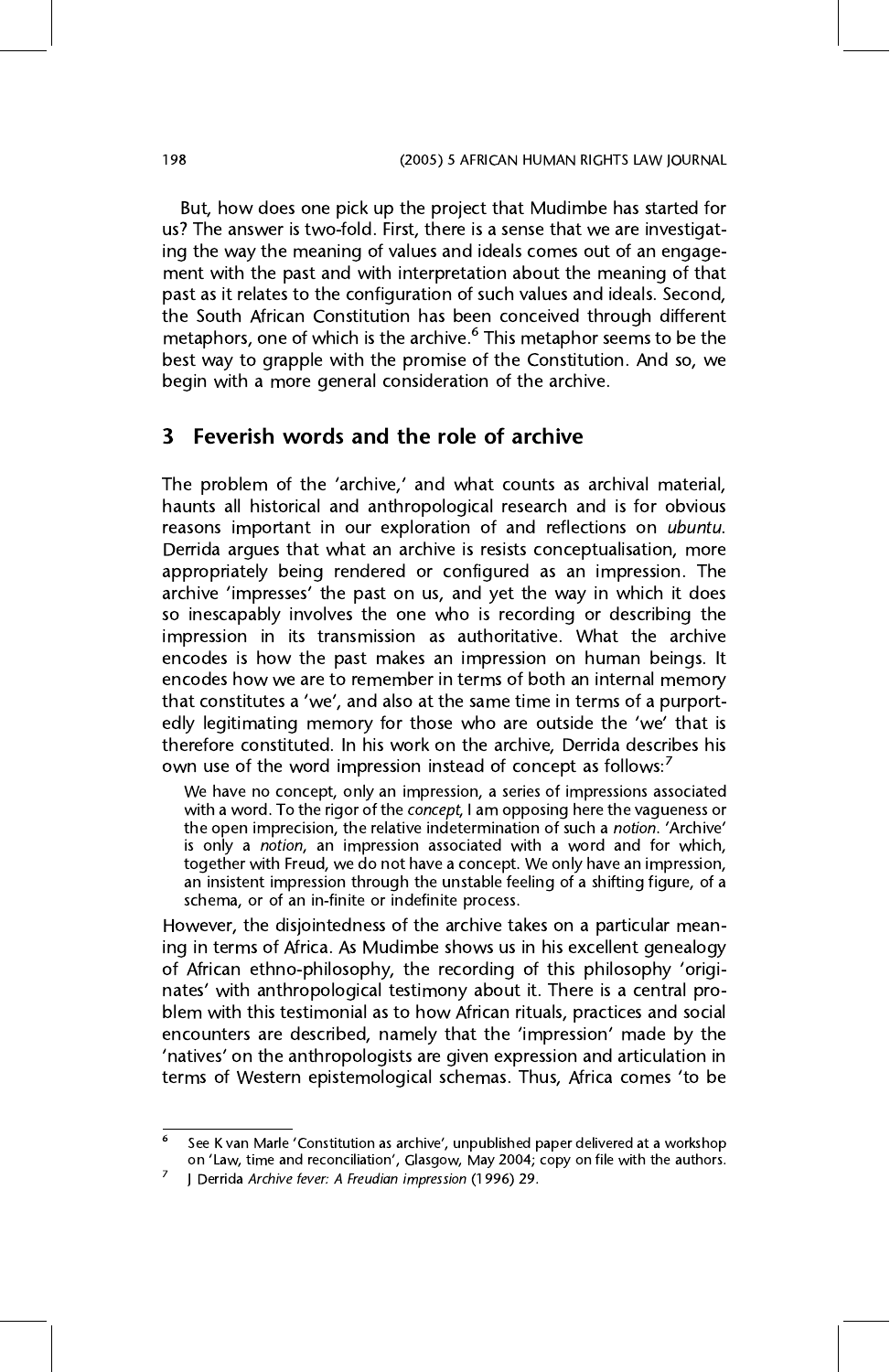invented' by anthropologists and shaped by the changing trends within that discipline.<sup>8</sup>

Mudimbe demonstrates that even the political movements, such as negritude, which have affirmed the uniqueness of African philosophy, only do so through an archive that comes to them from Western anthropologists engaging in a study of a form of knowledge that was primarily oral  $-$  passed down in ritual, aphorisms and parables  $-$  and therefore not presented as the form of knowledge some today would recognise as the discipline of philosophy. But does this mean that Foregare as the discipline of philosophy. But does not exist.<br>
`something' called African philosophy does not exist? Does this mean,<br>
further, that there is no sense in trying to trace the 'geographic of reason'? Not at all. Indeed, we would argue that the opposite is the<br>case, since what have been considered the governing ideas of philosocase, since what have been considered the governing ideas of philoso-<br>phical reason have now been localised and consigned to the West. phical reason have now been localized and consigned to the Treasure<br>Mudimbe offers us a genealogy of how 'African' philosophy 'came to<br>he', and continues to be invented and re-imagined in part through the be', and continues to be invented and re-imagined in part through the re-working of its genealogy. His work is exactly that: a genealogy of re-working of its genealogy. His work is extended in a generalogy of<br>how African philosophy 'came to be' as ethno-philosophy.<br>Derrida adds to Mudimbe's explorations a philosophical understand-

Derrida adds to Mudimbe's explorations a philosophical understandhave its own unique genealogy, and yet can still present us with the more general dilemma of the archival, which is not simply a problem for Africanists, but for all who engage with the significance, both politically and ethically, with the geography of reason and of the meaning of man entering, with the geography of reason and of the meaning of<br>memory. We can, however, make use of Derrida's obsession (or, to use his word, fever). We see how a past and with it an identity impresses itself upon us so that we inherit that impression as it constitutes us as a It is a present use that the archive is inherently troubled in that it always<br>involves 'us' in interpreting the trait of being, and indeed authorising it involves 'us' in interpreting the trait of being, and indeed authorising it as that which is a mark of an identity. The archive in that sense both encircles and marks us, and it is through that encirclement that we enchases and marks us, and it is an eagle and created that may be endlessly find ourselves in a spiral of reinterpretation that opens out

Foucault has captured this dilemma that inheres in the ethno-philosophy of Africa and its inevitable domination by a Western framework as follows: Ethnology has its roots, in fact, in a possibility that properly belongs to the history of the European culture, even more to its fundamental relation with the whole of history . . . There is a certain position of the Western ratio that was constituted in its history and provides a foundation for the relation it can have with all other societies  $\ldots$  Obviously, this does not mean that the colonising situation is indispensable to ethnology: neither hypnosis, nor the patient's alienation within the fantasmatic character of the doctor, is constitutive of paychoanalysis; but just as the latter can be deployed only in the calm violence of a psychoanalysis; but just as the latter can be deployed only in the calm violence of a<br>particular relationship and the transference it produces, so ethnology can assume its proper dimensions only within the historical sovereignty  $-$  always restrained, but always present — of European thought and the relation that can bring it face to face with all other culture as well as with itself. (M Foucault The order of things (1973) 377 as cited in Mudimbe (n 4 above) 16 (Mudimbe's emphasis)).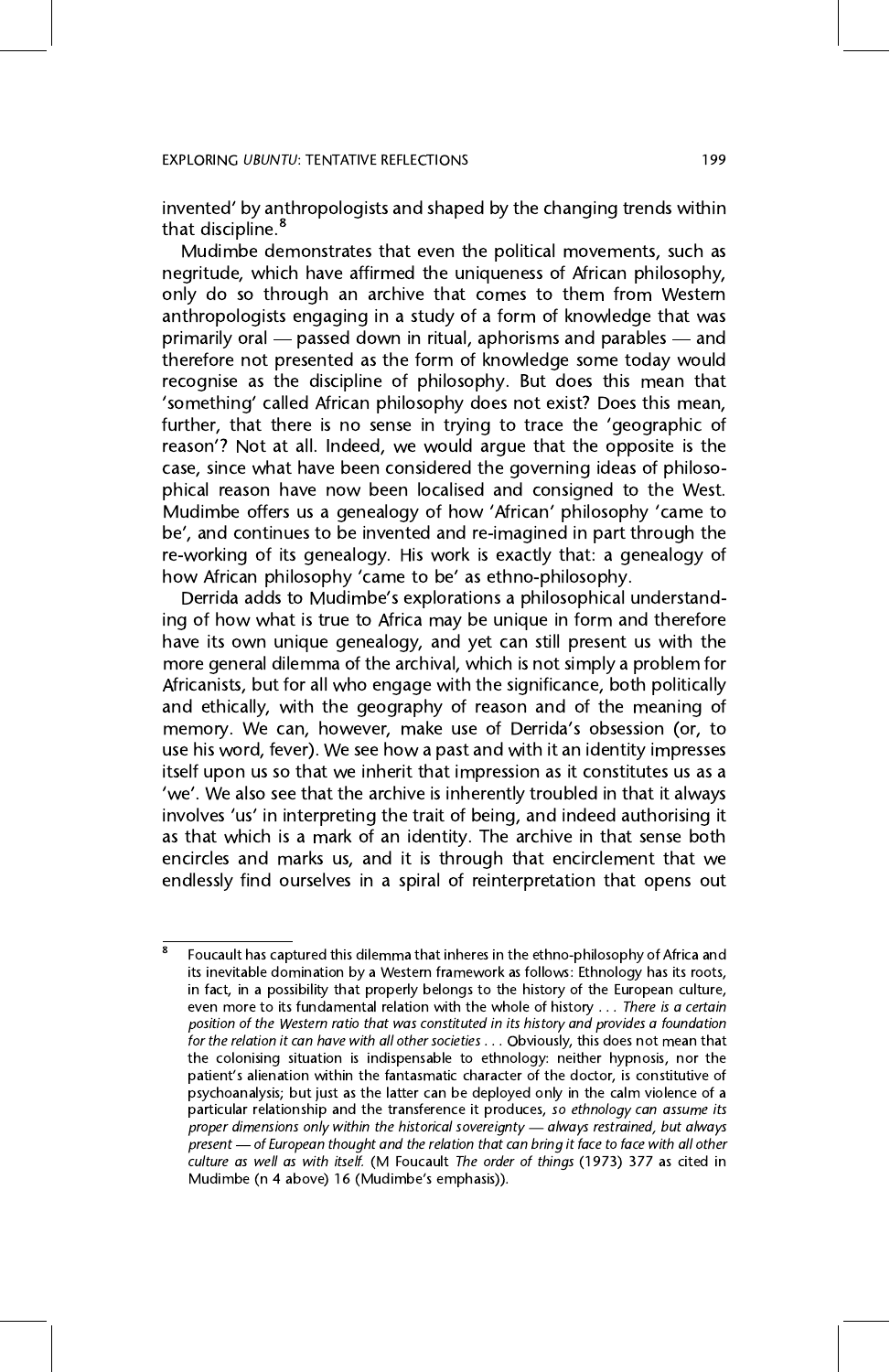into a future as we continuously reaffirm 'what are' and 'what are not'<br>the authoritative traits of an identity.

Derrida reminds us of the force of remembering any trait of being that we call identity and the consignation that orders the archive:<sup>9</sup>

This archontic function is not solely toponomological. It does not only require that the archive be deposited somewhere, on a stable substrate, and at the disposition of a legitimate hermeneutic authority. The archontic power, which also gathers the functions of unification, of identification, of classification, must be paired with what we will call the power of consignation. By consignation, we do not only mean, in the ordinary sense of the word, the act of assigning residence or of entrusting so as to put into reserve (to consign, to deposit), in a place and on a substrate, but here the act of consigning through *gathering together signs*. It is not only the traditional consignatio, that it, the written proof, but what all consignatio begins by presupposing. Consignation aims to coordinate a single corpus, in a system or a synchrony in which all the elements articulate the unity of an ideal configuration. In an archive, there should not be any absolute dissociation, any heterogeneity or secret which could separate (secernere), or partition, in an absolute manner. The archontic principle of the archive is also a principle of consignation, that is, of gathering together.

The archive, then, in a sense shelters and keeps safe the impression of the past, and this act of self-repetition is inevitably a promise to the future, since what is preserved is meant to be preserved, not only for those living, but also for those to come. What is preserved is a confirmation of its significance (using that work deliberately to keynote both mation of its significance (using the international contract) to key note both  $\frac{10}{\pi}$ .<br>The injunction even when it summons memory or the sefectuary of the

The injunction, even when it summons memory or the safeguard of the archive, turns incontestably toward the future to come. It orders to promise, but it orders repetition, and first of all self-repetition, self-confirmation in a yes, yes. If repetition is thus inscribed at the heart of the future to come, one must also import there, in the same stroke, the death drive, the violence of forgetting, superrepression (suppression and repression), the anarchive, in short, the possibility of putting to death the very thing, whatever its name, which carries the law in its tradition: the archon of the archive, the table, what carries the table and who carries the table, the subjectile, the substrate, and the subject of the law.

What is known as Africa is inseparable from an ethical and political contest over what African can or should be. That this knowledge is inevitably political and ethical explains the 'heat', or what Derrida<br>calls the 'fever', over how words like ubuntu come to be given meaning calls the 'fever', over how words like *ubuntu* come to be given meaning<br>and significance as part of a tradition that marks both the importance of what is, either or both, African or South African. It is, of course, also a debate over who has the right to name what is African or South African. and from where that right comes and from where the that  $\mathbf{g}$  is comes.

Derrida (n 7 above) 3.<br>Derrida (n 7 above) 79.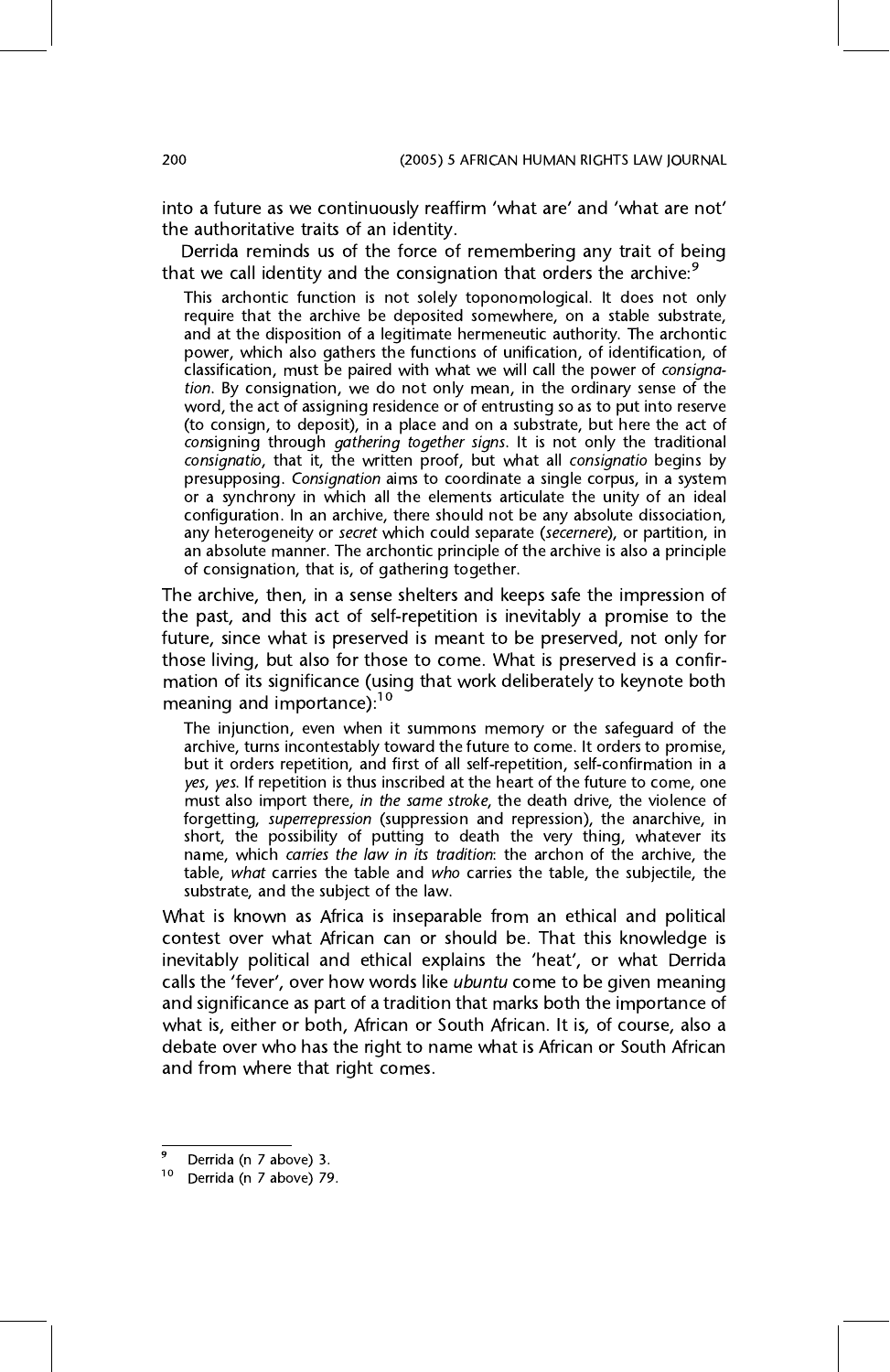Sheltering, for Derrida, is always a matter of both preserving and of protecting a legacy. This protection, since it can never be complete, protecting a riging complemently and the complete,<br>carries within it what Derrida calls the 'secret'. But, gnosis, as Mudimbe has defined it, is a kind of secret knowledge in a special sense in that it has been accessible at least in certain times and places only by certain people (priests and priestesses for example) with permission to access realms of being and forms of knowledge to which others cannot ascend. There is yet another sense in which *qnosis* is secret, in that it resists translation into the very anthropological language that gave it its resists transmission into the very anthropological language that gave it its<br>being. As Mudimbe explains:<sup>11</sup>

Gnosis is by definition a kind of secret knowledge. The changes of motives, the succession of theses about foundation, and the differences of scale in interpretations that I have tried to bring to light about African gnosis witness to the vigour of a knowledge which is sometimes African by virtue of its authors and promoters, but which extends to a Western epistemological authors and promoters, but which extends to a Western epistemological

Is there anything there that matters as 'Africa'? And who is the 'we' that<br>Is there anything there that matters as 'Africa'? And who is the 'we' that The Term that there is nothing there that can be identified as African, may<br>have been misled by the wisdom of deconstruction, and therefore may have been misled by the wisdom of deconstruction, and therefore may<br>have missed the heart of deconstruction, and even of genealogy. Why? Because they inscribe themselves in a process of denial that is inseparable from the horrifying realty of the colonialism that identified Africa with all that was dark, unthinkable, and only knowable as what should not be for itself and thus must be overcome in the name of civilisation. Our point is to show that the idea of an 'African' philosophy can not be<br>summarily dismissed, which is why we point to some of the most summarily dismissed, which is why we point to some of the most sophisticated thinking on the notion of identity and its connection to the process of archivalisation. For us, the debate over the meaning of ubuntu and, more significantly, its identification as both African and South African, is feverish because it is integral to the struggle over South African, is feverith because it is integral to the changgle over<br>what Africa or South Africa can or should 'come to be' in the future.<br>We more than understand the risk of essentialising Africa. But we We more than understand the risk of essentialising Africa. But we believe that the only cure for this risk is through the kind of re-evaluation through anthropology and genealogy that Mudimbe calls for. Otherwise we simply fall back into formulations that carry within them the worst aspect of the colonial project: the full-scale trivialising of the traditional mode of life and the spiritual framework of the African Weltanschauungen, and denial of the gnosis through which we struggle to articulate and interpret its meaning. to articulate and interpret its meaning.

Mudimbe (n 4 above) 186.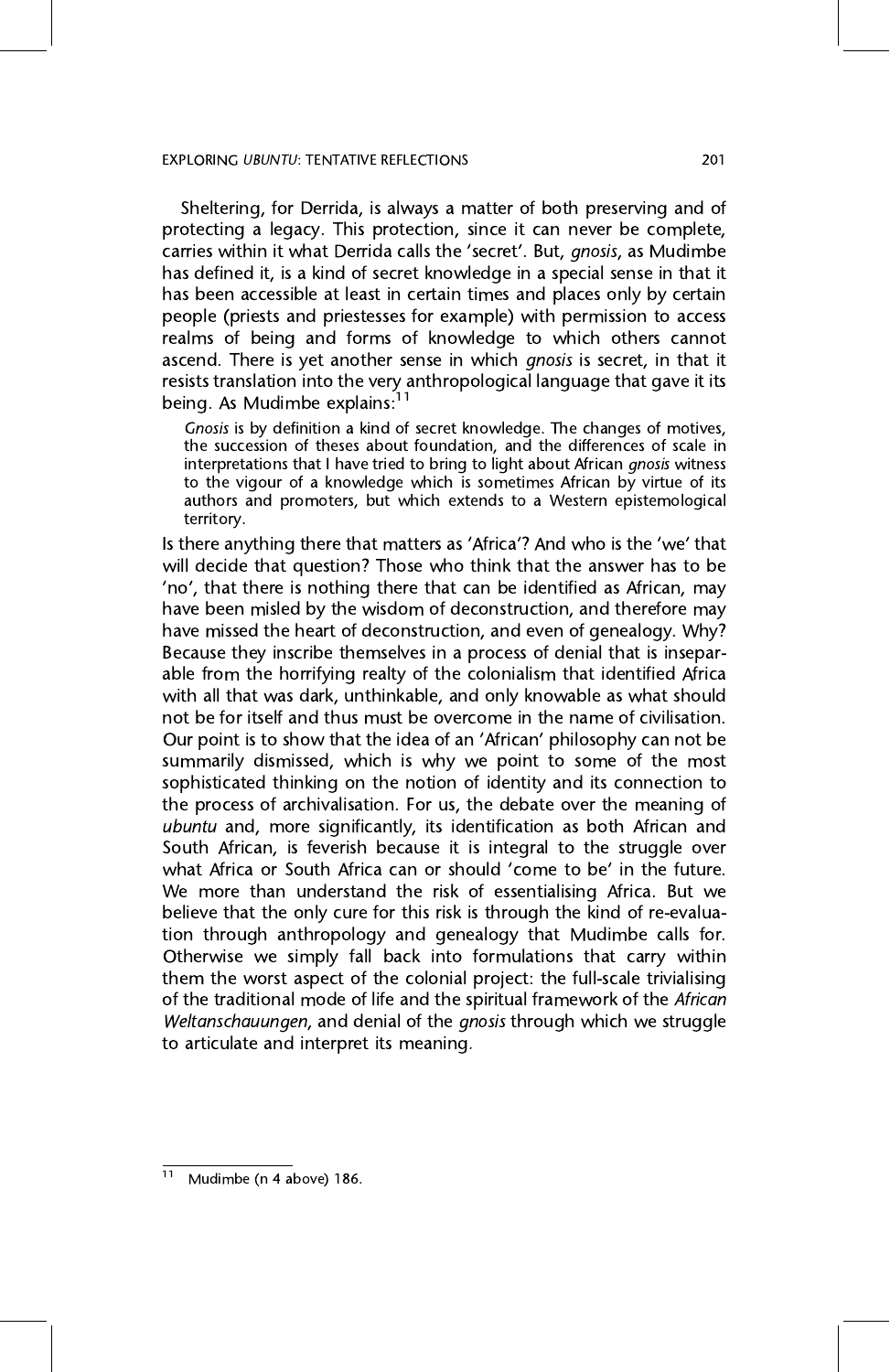#### 4 The Constitution as archive

Commentators have employed various metaphors to describe the South African Constitution. The image of the Constitution as bridge, as used in the Postamble of the interim Constitution and also further developed, for example, by the late Mureinik<sup>12</sup> and the late Justice Mohamed,  $13$  has frequently been recalled to stand in service of constitutional claims to reconciliation, healing and unity. Du Plessis chooses three other images in his reflection on the Constitution in the context of reconciliation, memory and justice, namely the Constitution as promise, as monument and memorial. For Du Plessis, a constitution serves the dual function of narration as well as authorship of a nation's history. He<br>relates what he calls 'the potency with which La constitution] can mould relates what he calls 'the potency with which [a constitution] can mould a politics of memory' to 'the authority with which it can shape the a politics of memory' to 'the authority with which it can shape the<br>politics of the day' <sup>14</sup> However, he concedes that the Constitution is politics of the day'.<sup>14</sup> However, he concedes that the Constitution is<br>but one of many participants in telling a nation's bistory and accordbut one of many participants in telling a nation's history and accordingly also one of many determinants of a nation's future. He explains that the possibility of the Constitution's promise is dependent on how the Constitution deals with memory, thereby drawing a connection between past and future, and, one could say, reasserting the point that future events should also influence constitutional memory.

Du Plessis, like others,<sup>15</sup> focuses on the tensions within the Constitution as a form of redemption. Following the work of Snyman, he describes the Constitution as simultaneously monumental and memorial.<sup>16</sup> Although monuments and memorials share a concern with memory, they differ significantly in the way they remember. Monuments celebrate and memorials commemorate. For example, after a war has been won, a monument will be created, celebrating the heroes and achievements of war. Memorials are created to commemorate the dead. In discussing the Constitution as monument, Du Plessis refers to the Constitution as 'hardly a modest text'.<sup>17</sup> Both interim and final<br>Constitutions make reference and lay claim to the achievement of a Constitutions make reference and lay claim to the achievement of a

<sup>&</sup>lt;sup>12</sup> E Mureinik 'A bridge to where? Introducing the interim Bill of Rights' (1994) 10 South *African Journal on Human Rights* 31. For a critique on the bridge metaphor, see eg AJ Van der Walt 'Dancing with codes - Protecting developing and deconstructing property rights in a constitutional state' (2001) 118 South African Law Journal 258.

<sup>&</sup>lt;sup>13</sup> AZAPO & Others v President of the Republic of South Africa & Others 1996 8 BCLR 1015<br>(CC) (AZAPO).

<sup>&</sup>lt;sup>14</sup> LM du Plessis 'The South African Constitution as memory and promise' in C Villa-<br>Vicencio (ed) Transcending a century of injustice (2000) 63.

<sup>&</sup>lt;sup>15</sup> See eg H Botha 'Democracy and rights: Constitutional interpretation in a post-realist world' (2000) 63 Journal of Contemporary Roman-Dutch Law 561; K Klare 'Legal culture and transformative constitutionalism' (1998) 14 South African Journal on Human Rights

<sup>&</sup>lt;sup>16</sup> J Snyman 'Interpretation and the politics of memory' (1998) Acta Juridica 312.<br><sup>17</sup> Du Plessis (n 14 above) 64.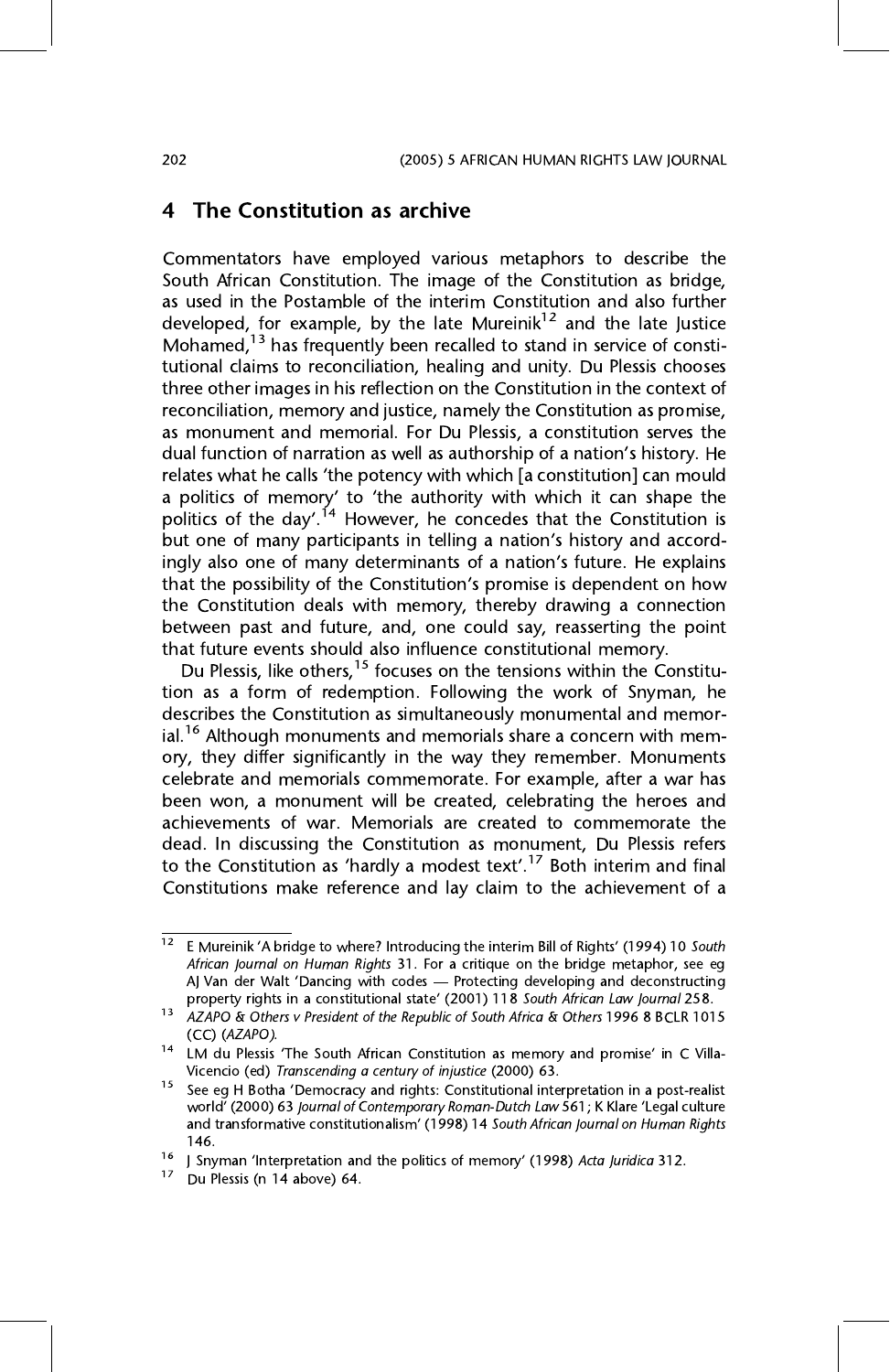'peaceful transition', to a 'non-racial democracy', to the recognition of the 'injustices of our past', and the honouring of 'those who suffered for justice and freedom in our land'; to the need for healing the 'divisions of the past' and for building a 'united and democratic South Africa'.<sup>18</sup> Du<br>Plessis also refers to the entrenchment of the values of democracy, human dignity, equality and freedom as 'monumental flair'.<sup>19</sup> To con-<br>clude his discussion of the Constitution as monument, he refers to some of the Constitutional Court's decisions, most notably S v Makwa-<br>nyane<sup>20</sup> in which capital punishment was declared unconstitutional nyane,<sup>--</sup> in which capital punishment was declared unconstitutional.<br>He describes the various decisions as 'imbued with value statements' He describes the various decisions as 'imbued with value statements'<br>that not only focused on constitutionalism nationally, but also internathat not only focused on constitutionalism nationally, but also interna-<br>tionally. Du Plessis continues to argue that, although no one should be cynical about the 'monumental achievements' of the South African<br>Constitution, one should also embrace the 'restrained constitution' Constitution, one should also embrace the 'restrained constitution'.<br>For Du Plessis, the restrained constitution is the constitution as memorial, namely the idea that a written constitutional text cannot alone provide justice, but rather reminds us to strive for justice.<sup>21</sup> provide justice, but rather reminds us to strive for justice.<sup>21</sup><br>Du Plessis's metaphorical description of the Constitution

Du Plessis's metaphorical description of the Constitution can be useful in the tentative refiguring of the Constitution through yet another image, Constitution as archive.<sup>22</sup> With reference to the meaning of archive as the place where things commence, the place from which order is given and the place that contains memory, an easy link between archive and Constitution can be made. As the archive traces only particular aspects of the past, the Constitution similarly traces only particular aspects of the South African past and nation. Also, the principles and ideals embodied in the Constitution are already interpreta-Fight and distribution are alleged in the constitution are already interpreta-<br>tions of the past and the nation's idealised aspirations for the 'new'<br>South Africa. Like the archive cannot fully contain memory, the Constitution cannot encapsulate all that must be remembered of the 'old'<br>South Africa. The Constitution as monument risks the 'death drive' of South Africa. The Constitution as monument risks the 'death drive' of the Constitution, the drive to destroy all traces without any remainder of what is other to the past of the country it engraves. The Constitution, figured as archive, works against the death drive of the Constitution as monument.

To return to Derrida's work on the archive, Derrida himself reminds us<br>that the word 'archive' has at its root a nomological principle:<sup>23</sup> that the word 'archive' has at its root a nomological principle: $^{23}$ 

But rather the word 'archive'  $-\frac{1}{2}$  and with the archive of so familiar a word.<br>Arkhē, we recall, names at once the *commencement* and the *commandment*. Arkhe<sub>t</sub>, we recall, names at once the commencement and the communication This name apparently co-ordinates two principles in one: the principle

 $\overline{18}$ 

<sup>&</sup>lt;sup>18</sup> As above.<br><sup>19</sup> As above.<br><sup>20</sup> S *v Makwanyane* 1995 3 SA 391 (CC) (Makwanyane).<br><sup>21</sup> Du Plessis (n 14 above) 65.<br><sup>22</sup> Van Marle (n 6 above).<br><sup>23</sup> Derrida (n 7 above) 1 (emphasis from original).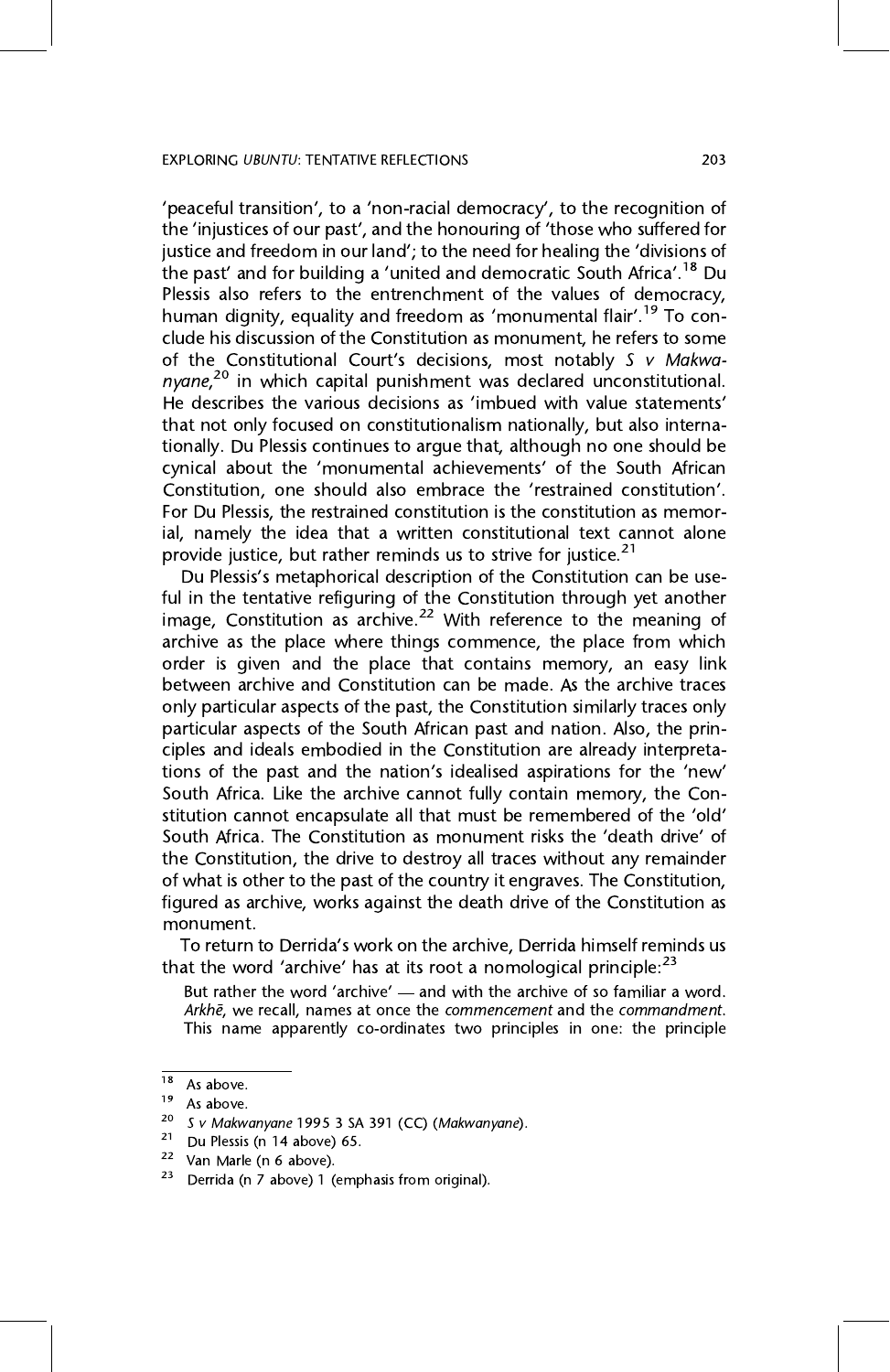according to nature or history, there where things commence  $-$  physical, historical, or ontological principles  $-$  but also the principle according to the law, there where men and gods command, there where authority, social order  $\frac{1}{2}$  are exercised in this place from which order is given  $\frac{1}{2}$  nomological princiare exercised, in this place from which order is given Ð nomological princi-

As we have seen earlier, Derrida's careful work on the meaning of the<br>archive always shows us that the reality to which the archive testifies is archive always shows us that the reality to which the archive testifies is always beyond itself in that it points to a future implicit in the ambiquity of the word itself; implicit in the sense that the command of a nomos, an of the word in the word in the community in the community of a sense that the command, is always beyond the simple 'there' that is always beyond the simple 'there' that is always purportedly being discovered. Thus, a constitution understood as an<br>archive that always carries within it this ambiguity turns us to a future of struggle in which we confront the inescapability of our responsibility for the meaning we give to the archive as a nomological principle.<sup>24</sup>

One aspect of understanding the Constitution as an archive is that the struggle over the values and ideals of the South African Constitution should be made explicit as crucial to the continuous transfiguration of the social and political reality of the new South Africa. For what is being constituted in the new South Africa, if not a new nomos which continuously shapes and reconfigures both the meaning of what is 'new'<br>and 'South African'? This 'new' carries within it a commandment to the and 'South African'? This 'new' carries within it a commandment to the moral memory of apartheid which it partially, at least, defines itself against. An interesting feature of the South African Constitution is that it points to this 'new' nomos that must be brought into being.<br>Thus it does not turn, as many other constitutions do, on a past that Thus, it does not turn, as many other constitutions do, on a past that legitimates its basis. It is explicitly future-oriented and thus purposive in Legitimates it thus the inputus future-oriented and thus purpositions<br>a sense that it seeks to bring the 'new' nomos into being. Mokgoro's<br>demand for the ontological transparency of the ideals and values demand for the ontological transparency of the ideals and values through which this new *nomos* will come into being shows her profound commitment and fidelity to the purposive self-understanding of the South African Constitution. In her concurring opinion in the Constitutional Court's decision to reject the death penalty, Mokgoro J expli-<br>citly called for making the values that inform constitutional decision explicit in the decisions themselves. To quote Mokgoro:<sup>25</sup><br>le order to quote agginet what Didenti Lip his consuming judgment, terms

In order to guard against what Didcott J, in his concurring judgment, terms the trap of undue subjectivity, the interpretation clause prescribes that courts seek quidance in international norms and foreign judicial precedent, reflective of the values which underlie an open and democratic society based on freedom and equality. By articulating rather than suppressing values which underlie our decisions, we are not being subjective. On the contrary, we set out in a transparent and objective way the foundations of our interpretive choice and make them available for criticism. Section 35 seems to acknowledge the paucity of home-grown judicial precedent upholding human rights, which is not surprising considering the repressive nature of the past legal which is not surprising considering the representation of the past legal

<sup>&</sup>lt;sup>24</sup> See Cornell The philosophy of the limit (1992) 62-90.<br><sup>25</sup> Makwanyane (n 20 above) para 304.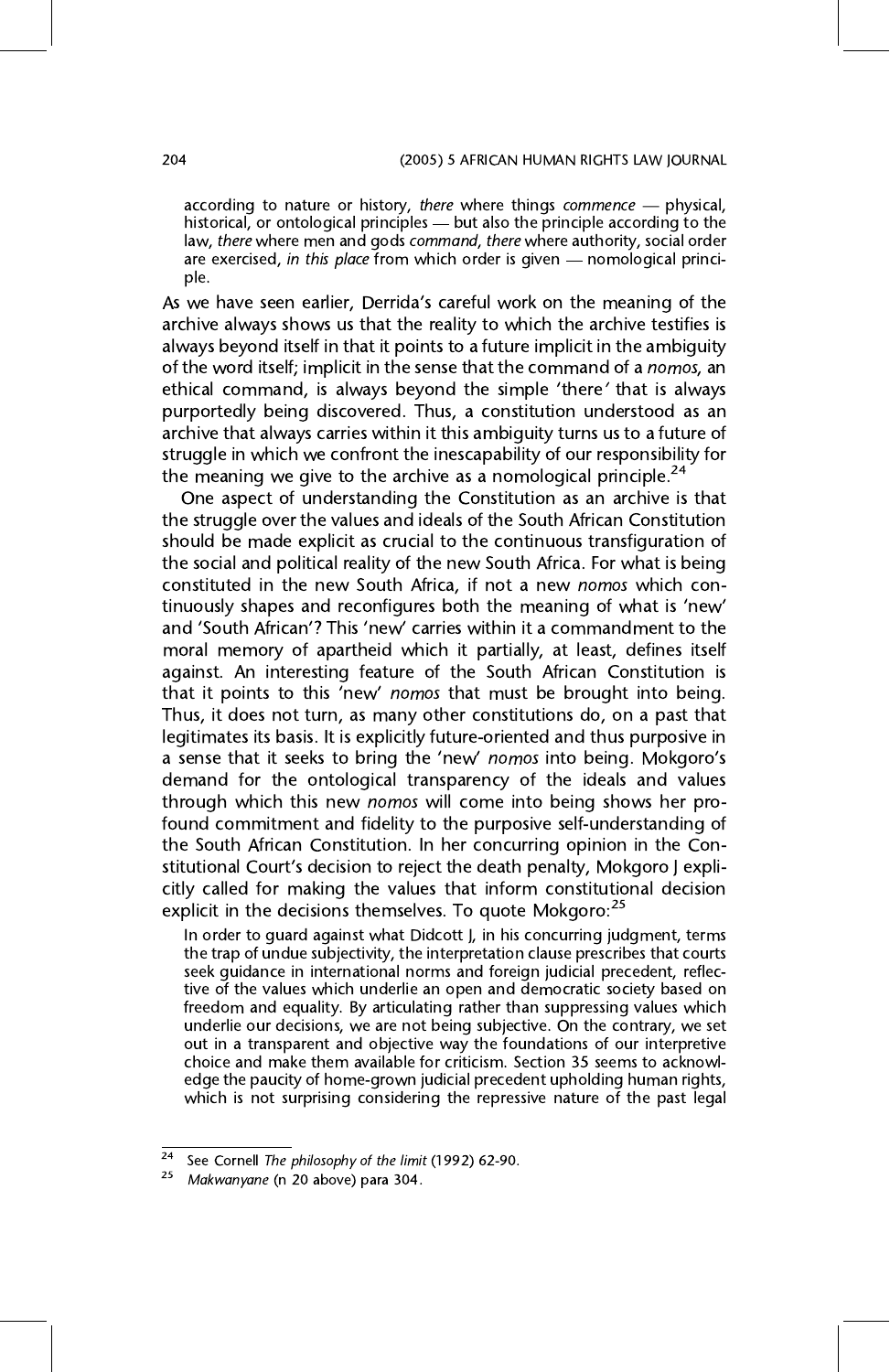order. It requires courts to proceed to public international law and foreign case law for quidance in constitutional interpretation, thereby promoting the ideal and the internationally accepted values in the cultivation of a human rights jurisprudence for South Africa. However, I am of the view that our own (ideal) indigenous value systems are a premise from which we need to proceed and are not wholly unrelated to our goal of a society based on freedom and equality.

As Derrida reminds us, the archive is a troubled word, precisely because of the ambiguity inherent in the two meanings of beginning. But this trouble can be good for a constitution understood as an archive of what must be other to the past of apartheid, and that in this other is always a future-oriented affirmation of the very ideals that mark the past as a wrong to be overcome. Mokgoro's call that constitutional decisions<br>make the values and ideals of the Constitution explicit can at least make the values and ideals of the Constitution explicit can, at least, turn us back to an understanding of constitutionalism as in service of democratic struggle in which what is constituted is, at least in part, the space for the contest over ideas and values that seek to keep the just promise of the South African Constitution alive. Ideals and values should not be conflated, and the significance of the difference between these terms was debated in the seminar. Values are defined as what are actually liked, prized, esteemed, or approved of by actual groups or individuals. In utilitarianism, for example, values are the basic measure of the worthiness of any moral proposition. Ideals, alternatively, mark a place of irreducibility to what is actually valued or prized. It is this irreducibility that can always demand transformation of current tastes and desires in the name of the horizon which the ideal holds out. Obviously the Constitution understood as archive, which demands that the ethical moment always be recognised, in its commandments would include struggle over both values and ideals. Mokgoro's call for<br>ontological transparency, then is crucial if the Constitution seeks to ontological transparency, then, is crucial if the Constitution seeks to redeem the past of apartheid, and yet to do so in such a way as to remember that justice itself is always an ideal to be struggled for, never one that can be realised once and for all even in the best of constituone that can be realised once and for all even in the best of constitu-

#### 5 Ubuntu behind the law 5 Ubuntu behind the law

One crucial aspect of 'African' philosophy which is articulated by anthropologists, theologians and philosophers, who disagree on every other aspect of 'African' philosophy, is its focus on metadynamics and<br>the relationship or active play of forces, as the nature of being. Ubuntu the relationship, or active play of forces, as the nature of being. Ubuntu<br>in a profound sense, and whatever else it may be, implies an interactive ethic, or an ontic orientation in which who and how we can be as human beings is always being shaped in our interaction with each other. This ethic is not then a simple form of communalism or commuother can consider the annual improvement of communication of the commu- $\frac{1}{2}$  and  $\frac{1}{2}$  and  $\frac{1}{2}$  the community of the community of the community of the community of the community of the community of the community of the community of the community of the community of the community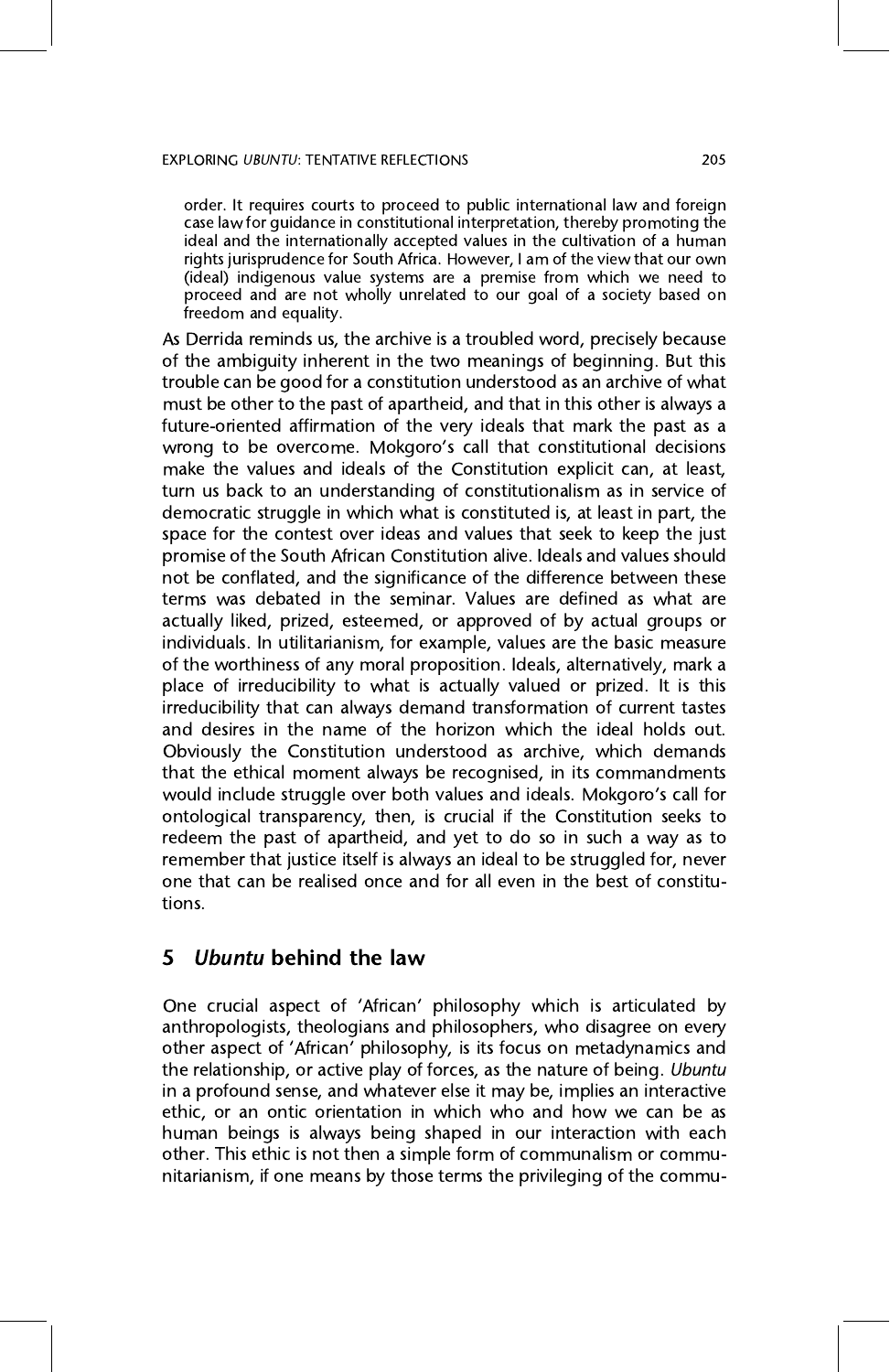nity over the individual. For what is at stake here is the process of becoming a person or, more strongly put, how one is given the chance to become a person at all. The community is not something 'outside',<br>some static entity that stands against individuals. The community is some static entity that stands against individuals. The community is only as it is continuously brought into being by those who 'make it only as it is community alreagnt into being by anti-time immediately.<br>up', a phrase we use deliberately. The community, then, is always being<br>formed through an ethic of being with others, and this ethic is in turn formed through an ethic of being with others, and this ethic is in turn evaluated by how it empowers people. In a dynamic process the individual and community are always in the process of coming into being. Individuals become individuated through their engagement with others and their ability to live in line with their capability is at the heart of how ethical interactions are judged.

However, since we are gathered together in the first place by our engagements with others, a strong notion of responsibility inheres in ubuntu. Since our togetherness is actually part of our creative force that comes into being as we form ourselves with each other, our freedom is almost indistinguishable from our responsibility to the way in which we create a life in common with each other. If we ever try to bring ubuntu into speech, we might attempt to define it as this integral connection between freedom as empowerment, which is always enhanced and indeed only made possible through engagement with other people. Each one of us is responsible for making up our togetherness, which in turn yields a process in which each person can come into their own.

This interactive, ontic orientation reveals how freedom can be understood as indivisible. As Mandela himself wrote: 'Freedom is indivisible. The chains on any one of my people are the chains on all of them. The  $T_{\text{min}}$  on all of my people are the chains on me.<sup> $26$ </sup> Without justice and<br>without all of us transforming ourselves so as to be together in freedom. without all of us transforming ourselves so as to be together in freedom, our individuality will be thwarted since we will all be bound, if differently so, in a field of unfreedom. Again to quote Mandela: $27$ <br>A man who takes away another man's freedom is a prisoner of batred. He is

A man who takes away another man's freedom is a prisoner of hatred. He is locked behind the bars of prejudice and narrow-mindedness. I am not truly free if I am taking away someone else's freedom, just as surely as I am not free<br>when my freedom is taken from me. The oppressed and the oppressor alike when my freedom is taken from me. The oppressed and the oppressor alike are robbed of their humanity.

Mandela refers to the word 'humanity' as an ideal in that *ubuntu*, as it is<br>associated with justice and freedom, is something to live un to. On the associated with justice and freedom, is something to live up to. On the other hand, the dynamic, interactive ethic that *ubuntu* expresses has as much to do with reshaping our humanness through the modality of being together as it does with defining what are, for example, the essential attributes of our humanity that make us moral beings. This essential attributes of our humanness is shaned in our interactions with understanding that our humanness is shaped in our interactions with

<sup>&</sup>lt;sup>26</sup> NR Mandela Long walk to freedom (1995) 624.<br><sup>27</sup> As above.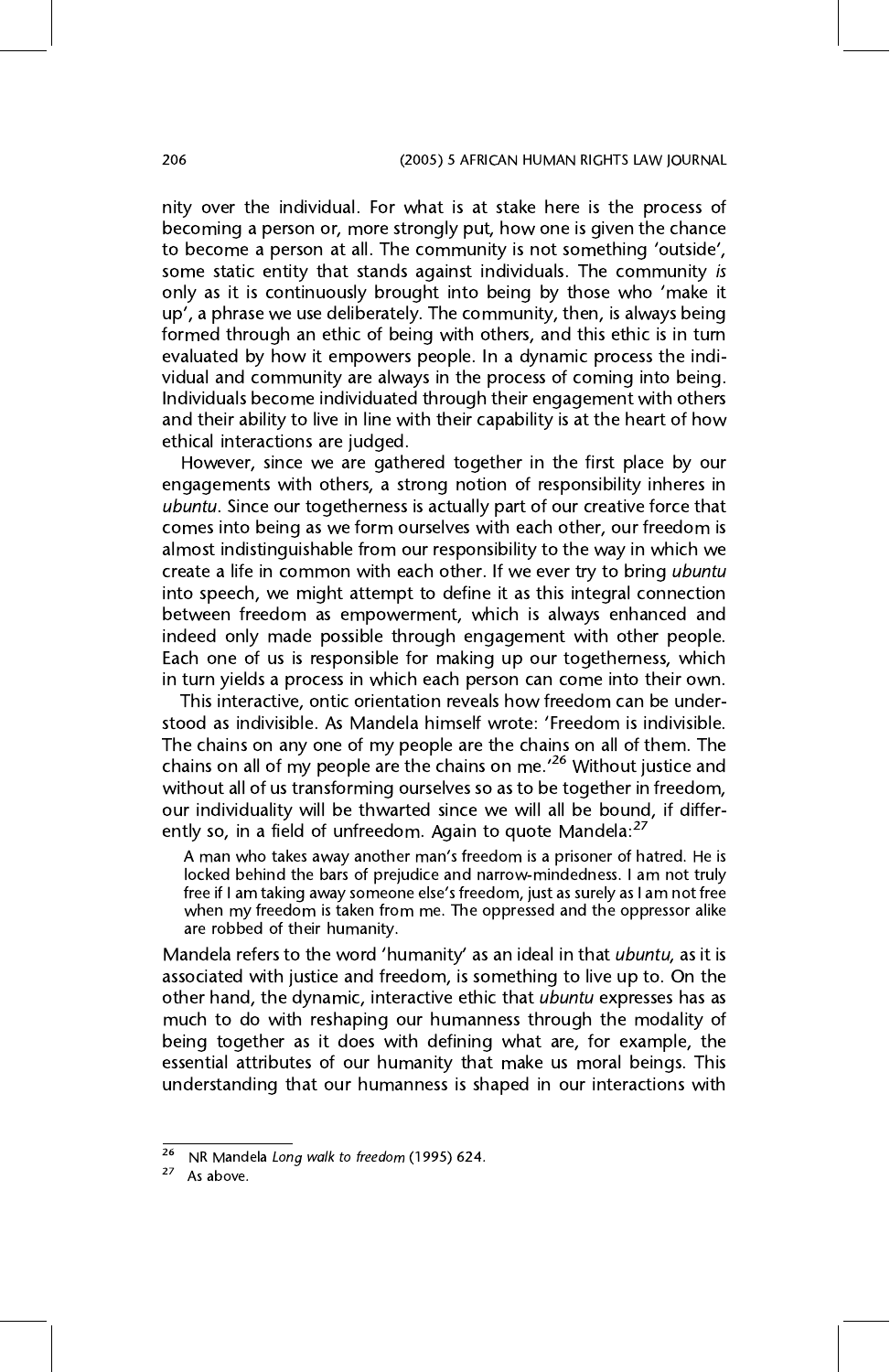one another and within a force field created and sustained by those interactions, explains one of the most interesting aspects of *ubuntu*, which is the notion that one's humanness can be diminished by the violent actions of others, including the violent actions of the state violent actions of others, including the violent actions of the state.<br>We can at least make sense of why *ubuntu* was so crucial in the

decision rejecting the constitutionality of the death penalty in South Africa. In a society in which the death penalty is allowed, state murder is institutionalised and this form of vengeance becomes part of the field in which we have to operate. Vengeance feeds on itself, whether it is perpetuated by the state or the individual. Freedom as understood by ubuntu thinking, then, is not freedom from; it is freedom to be together in the frame frame is not free to be to be to be to be to be to be to be to be to be then an interactive in a way that enhances everyone's capability to transform themselves in their society. <sup>28</sup> Since *ubuntu* is an onti their society.<sup>28</sup> Since *ubuntu* is an ontic orientation within an interactive ethic, it is indeed a sliding signifier whose meaning in terms of a definition of good and bad is always being re-evaluated in the context of actual interactions, as these enhance the individual's and community's<br>nowers. In this sense, the ultimate irony may be that it is precisely the powers. In this sense, the ultimate irony may be that it is precisely the bloatedness of *ubuntu*, to use the word of one of its critics, is actually its strength.<sup>29</sup> We do not pretend to be giving the ultimate definition of ubuntu, because indeed that would go against the spirit of ubuntu, but instead we simply choose to emphasise certain key aspects as these were articulated in the seminars and the interviews conducted by one of the authors. Let us return now to the role *ubuntu* might play in the constitutional jurisprudence of the new South Africa. To do so we raise constitutional jump constitute of the new South Africa. To do so we raise two further questions.

#### Ubuntu and the South African Constitution 6 6 Ubuntu and the South African Constitution

seminar, is: Who is the 'we' of the nation state of South Africa? The<br>afternoon panel raised this question with particular attention to the afternoon panel raised this question with particular attention to the inadequate representation of black South African ideals, such as *ubuntu* in the final version of the Constitution. To remind the reader, ubuntu appeared in the 1993 Postamble of the Constitution, but was not carried over into the 1996 Constitution. The panellists are not alone in this ried over into the 1996 Constitution. The panellists are not alone in this concern. Moosa argues that:<sup>30</sup>

 $\overline{28}$  In a forthcoming article, Cornell will be engaging in a discussion of the integral connection between *ubuntu* and the capabilities approach developed by Amartya Sen. For preliminary thinking by Cornell on the capabilities approach, see D Cornell Defending ideals: War, democracy, and political struggle (2004) ch 4.

<sup>&</sup>lt;sup>29</sup> IJ Kroeze 'Doing things with values II: The case of ubuntu' (2002) 13 Stellenbosch Law Review 260.

<sup>&</sup>lt;sup>30</sup> E Moosa 'Tensions in legal and religious values in the 1996 South African Constitution' in M Mamdani (ed) *Beyond rights talk and culture talk: Comparative essays on the politics* of rights and culture  $(2000)$  131 of rights and culture (2000) 131.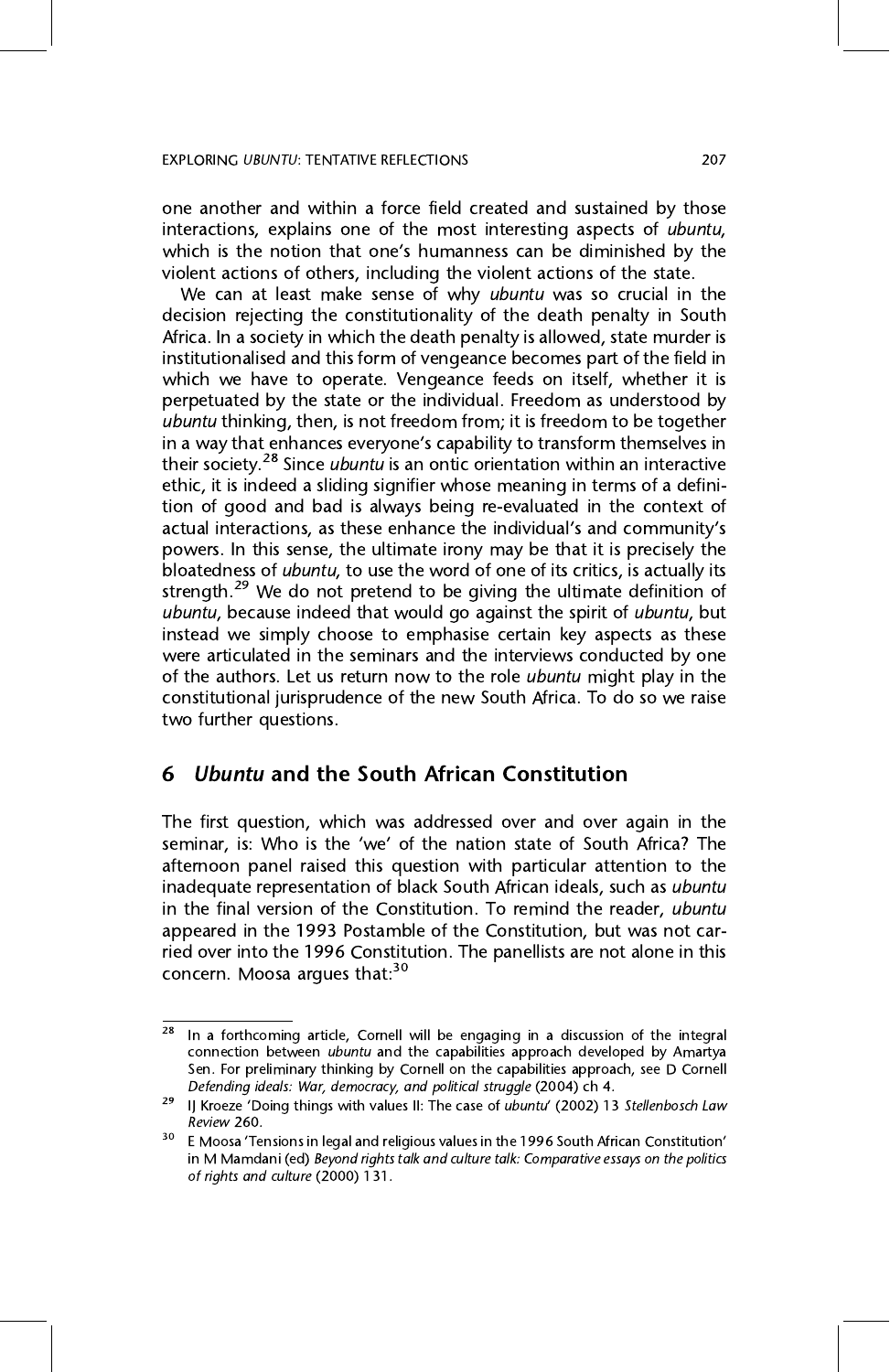The omission of *ubuntu* must therefore mean that the Constitution was de-<br>Africanised in the re-drafting process. With that the religio-cultural values of African people are also devalued. Thus the desire to formulate a core legal system which encapsulates the multiple value systems in South Africa was not necessarily accomplished in the final Constitution.

The second question, which is undoubtedly related to the first, is: Can ubuntu be operationalised as a legal principle or justiciable right in the South African legal system? Before returning to these questions, we simply want to suggest that debates over ubuntu on both sides assume the possibility of an ontological hermeneutic that can interpret the gnosis of indigenous systems of law in South Africa, and articulate them so as to begin the debate as to their relative importance within the South African legal system.

Our suggestion here is that the ethnographic or anthropological aspect of work, such as the Ubuntu Project, not only includes the interaspect of work, such as the Ubanda Project, not only included the inter- $\frac{1}{2}$  conducted by and the young black South African as to the meaning and significance of upuntua<sup>31</sup>. Of course it does include meaning and significance of *ubuntu*." Of course, it does include<br>these materials But there is a broader claim that we also seek to emphasise. Mudimbe, rightfully to our minds, points to a form of anthropological knowledge as inherent in the understanding of what African philosophy and legal theory can be. The attempt to articulate and interpret the meaning of *ubuntu* and the struggle over its political and ethical importance in the new South Africa demand an interdisciplinary inquiry into the conditions that have shaped the meaning of the debate. Anthropology and philosophy in this sense become intertwined at the very foundation at how this debate can take place in the first at the very foundation at how this debate can take place in the first place.<br>Obviously, the question of whether African traditions have been ade-

quately addressed in the South African Constitution turns on the possibility of interpreting the meaning of ubuntu. As we will see, it also informs whether or not ubuntu can be operationalised in constitutional law. There is a deep sense in which we cannot even get to the possibility of addressing the two questions on the role of ubuntu and constitutional jurisprudence, unless we have some understanding of how we can articulate and interpret the ethics of an African or South African Weltanschauungen. Our claim here is that the interdisciplinary approach of the Ubuntu Project is necessary for the rethinking of what kind of philosophy African philosophy might be, and that this kind of rethinking of philosophy may be important, not only for African philosophy, but for what philosophy, including political and legal philosophy,  $\frac{1}{2}$  for the philosophy, including political and legal philosophy, should become in the twenty-first century.

208

 $31$  Eg, as well as the ethnographic and jurisprudential aspects of the project, there is an activist dimension. A group of young women who were initially conducting interviews in local townships on the meaning of *ubuntu* organised themselves into a committee to found an *ubuntu* women's centre in Khayamandi.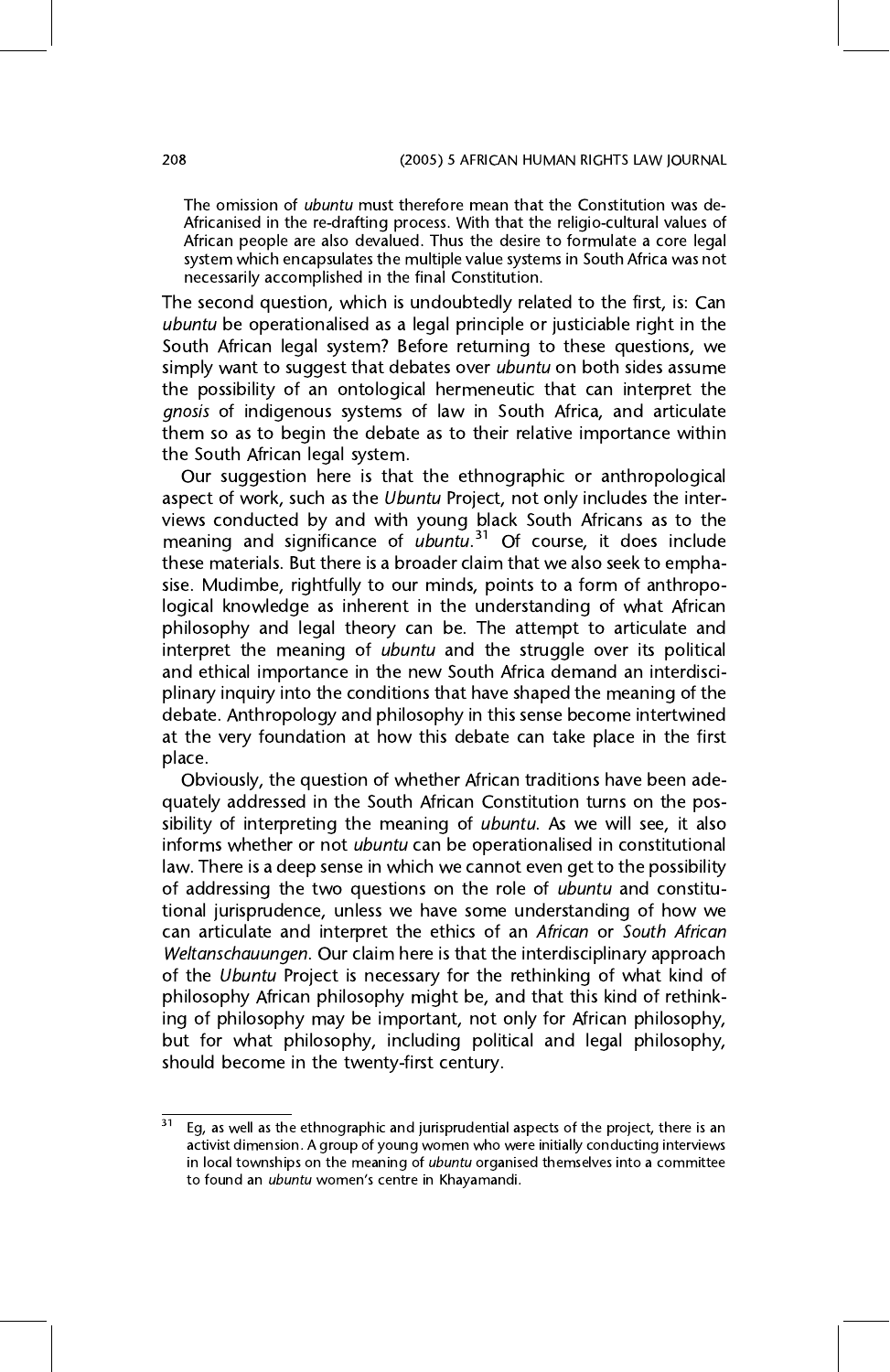In our discussions in the seminar, the question of the relationship<br>between *ubuntu* and law turned to some degree on the understanding of what a legal principle is. Indeed, Cornell's debate with Sachs J on the understanding of whether or not unit could be operationalised turned on question of whether or not *ubuntu* could be operationalised turned on<br>the question of how one defines a legal principle, as well as what principles should be included in constitutional jurisprudence. Sachs has been criticised in his work on human rights for not providing, in his attempt to reconcile competing rights situations, underlying principles of political or ethical morality to support the hierarchy that would allow us to resolve such conflicts as more than a matter of strategy.<sup>32</sup>

Dworkin has famously argued, for example, that we can only reconcile competing rights, and indeed competing principles and ideals, such as liberty and equality that inform most modern legal systems, if we have underlying ethical principles that allow us to configure the way in which those principles, rights and ideals can be understood in relationship to one another. In the case of Dworkin, for example, the constitutional ideals of liberty and equality can only be reconciled if they turn on a deeper level of commitment to both of the two principles making up what he has termed ethical individualism. Those two principles, quoting Dworkin, are as follows:<sup>33</sup><br>The first principle is the principle of equal importance, it is important, from

The first principle is the principle of equal importance: It is important, from<br>an objective point of view, that human lives be successful rather than wasted, and that this is equally important, from that objective point of view, for each human life. The second is the principle of special responsibility: Though we must all recognise the equal objective importance of the success of a human life, one person has a special and final responsibility for that success  $-$  the person whose life it is.

Our point here is not to endorse ethical individualism. Indeed, we do not think that ethical individualism provides us with principles adequate to the task of building the new South Africa. But it is important to show that the actual rights in a constitution inevitably implicate deeper principles and that in a case of competing rights we will need to make explicit an appeal to those deeper principles in trying to identify a hierarchy between them. Sachs, like many other judges of the Constitutional Court, defends dignity as the ultimate principle of the Constitution. Although we agree with Sachs's critics that Sachs is not always<br>clear on the relationship between rights and the Constitution and its clear on the relationship between rights and the Constitution and its<br>underlying principles, it was evident in the seminar that Sachs is defending dignitarianism as the fundamental principle of the South African Constitution. Dignity has been defended by the Constitutional Court as not only an underlying principle, but also as a right, and thus dignity as not only an underlying principle, but also as a right, and thus dignity

<sup>32</sup> DM Davis `Deconstructing and reconstructing the argument for a bill of rights within the context of South African nationalism' in P Andrews & S Ellmann (eds) The postapartheid constitutions: Perspectives on South Africa's basic law (2001) 194.<br><sup>33</sup> R Dworkin Sovereign virtue: The theory and practice of equality (2000) 5.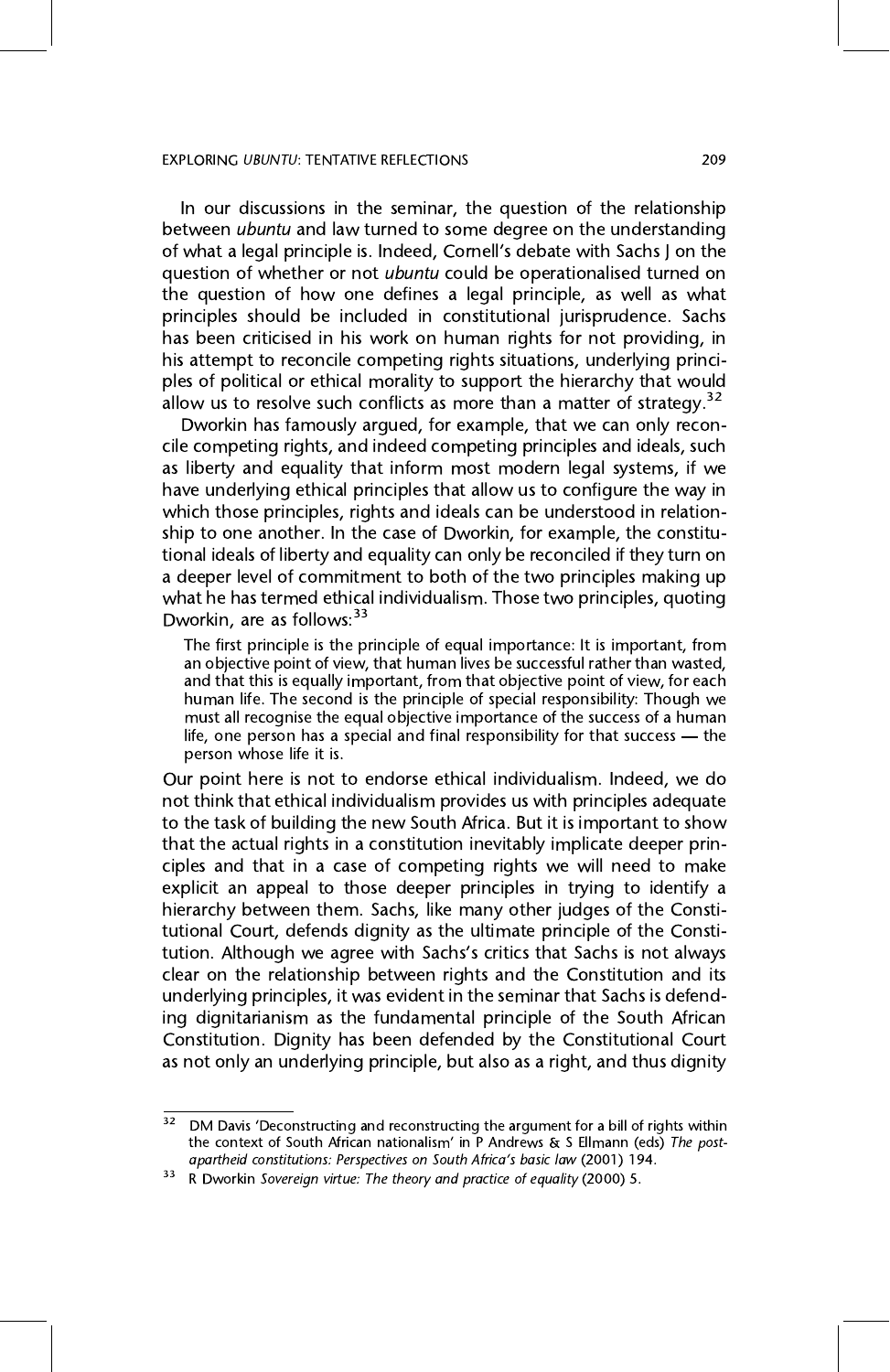dence of South Africa. The Court in Dawood said:<sup>34</sup>

Human dignity . . . informs constitutional adjudication and interpretation at a range of levels. It is a value that informs the interpretation of many, possibly, all, other rights ... Section 10, however, makes it plain that dignity is not only a value fundamental to our Constitution; it is a justiciable and enforceable right that must be respected and protected. In many cases, however, where the value of human dignity is offended, the primary constitutional breach occasioned may be of a more specific right such as the right to bodily integrity, the right to equality or the right not to be subjected to slavery, servitude or forced labour.

Sachs is certainly willing to have the spirit of *ubuntu* pervade constitutional law and indeed, to the degree it is cited in actual legal cases, recognises that it is a constitutionally cited principle. At least in the seminar he seemed to argue that it would damage ubuntu to turn it into a judicial principle or right, although, as we will see shortly, Sachs seems to be rethinking his position on ubuntu and constitutional law. Drucilla Cornell responded in a two-fold way. First, she agreed with Sachs that dignity is a crucial principle in the South African Constitution. Broadly construed, dignity is a metaphysical fact of humanity that cannot be lost and yet can be violated. To recognise dignity as a metaphysical fact does not mean that there cannot be wrongs against dignity, because the ultimate wrong to dignity is to refuse to other human beings the status of human. Clearly, in the context of apartheid, South African blacks were denied the status of human. Dignity is a crucial principle and, more specifically, an ever important reminder that skin colour or any other supposedly biological attribute can never be a reason to deny anyone their inclusion in the idea of humanity.<sup>35</sup> But social realities should also not be allowed to undermine the ity.<sup>33</sup> But social realities should also not be allowed to undermine the<br>fruth' of that metaphysical fact. In other words, we never want to make `truth' of that metaphysical fact. In other words, we never want to make the argument that, because of the social conditions in which someone lives, they could lose their dignity as if it is simply the positive attribute of being a human being that is there or not. Thus, we cannot use dignity in and of itself to call for the promotion of sweeping egalitarian transformation as if there were positive conditions that must be there as part and parcel of requirements of dignity.

This understanding of dignity can help us explain why Immanuel Kant himself never argued for the second and third generational rights  $K_{\rm s}$  are second and third generational rights generation  $\epsilon$ 

<sup>34</sup> Dawood & Another v Minister of Home Affairs & Others 2000 3 SA 936 (CC). See also Ex<br>Parte Chairperson of the Constitutional Assembly: In re Certification of the Constitution of the Republic of South Africa 1996 4 SA 744 (CC) (Certification) paras 76-8; Soobramoney v Minister of Health, KwaZulu-Natal 1998 1 SA 765 (CC) (Soobramoney); Government of the Republic of South Africa v Grootboom 2001 1 SA 46 (CC) (Grootboom); Minister of Health & Others v Treatment Action Campaign & Others (2) 2002 5 SA 721 (CC) (TAC).

For a general discussion of dignity, see the introduction and ch 4 of D Cornell Between women and generations: Legacies of dignity (2005).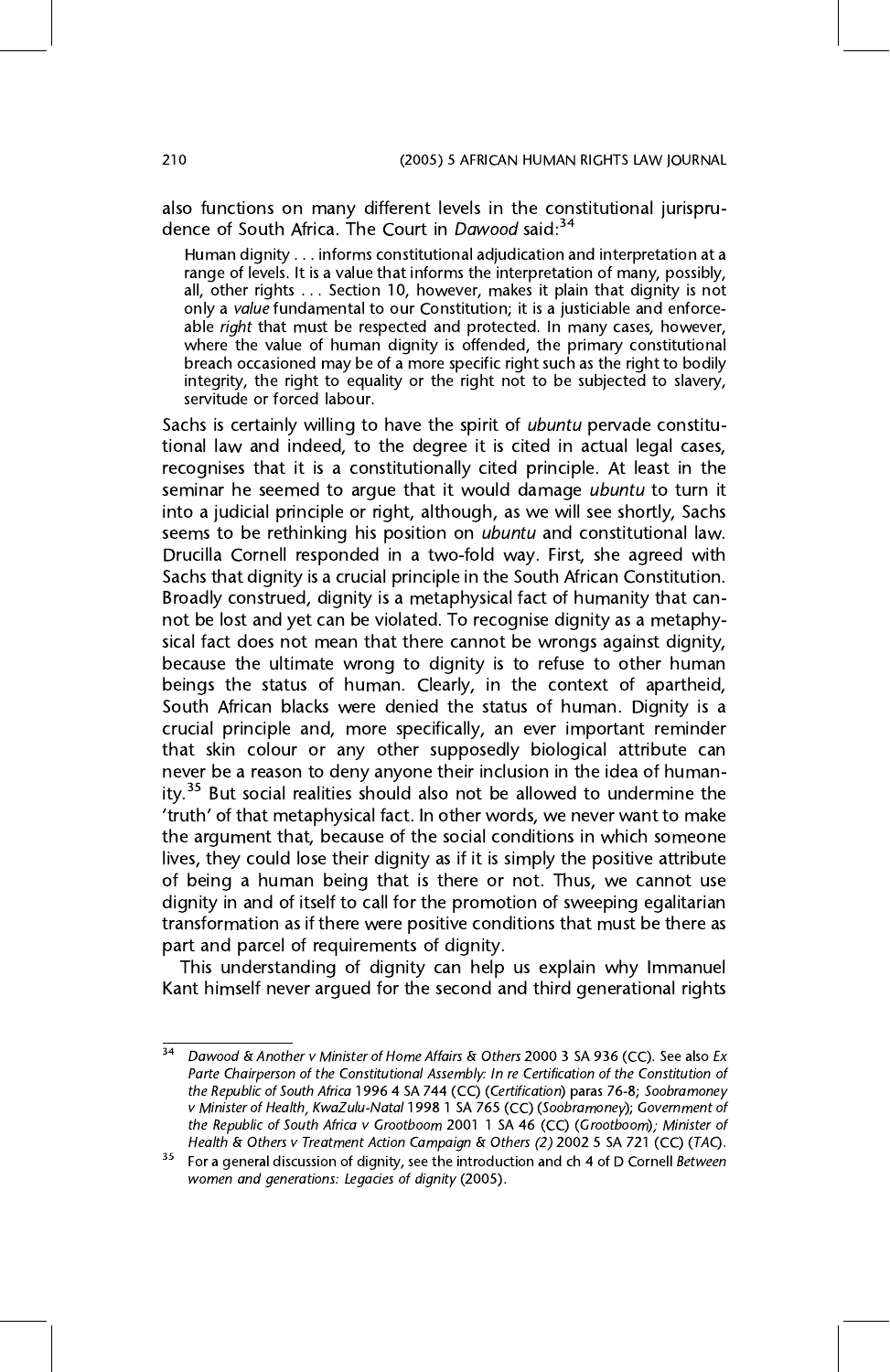that are included in the South African Constitution. In Kant, the meta-<br>physical fact of dignity turns on the ideal aspect of our humanity which inheres in humanity, placing itself under the moral law and thus achieving freedom of self-legislation by so doing. Only through such selflegislation do we rise above the determinants of our natural life, and thus a community of self-legislators would, at least on the level of the hypothetical imagination, be able to constitute a moral community as an ideal in which freedom would be a self-limiting principle. By selflimiting principle, we mean my freedom would be limited by your freedom and that we would agree to this limitation because of the moral nature of freedom itself. The social contract ideal in Kant yields an integral relationship between duty and right.<sup>36</sup> My rights are also my duties to you, but my duties to you, since they are limited by the very rights they entail, will never go beyond this one-to-one correspondence between rights and duties. Kant gives us a moral notion of the law of a modern legal system as formed in and through this experiment in the hypothetical imagination of a moral social contract based on maximising the negative freedom of all. Ubuntu, as it has been defined by Mokgoro, gives us a very different notion of the founding principle of Mongolo, gives us a very different notion of rights and responsibility law and with it a very different notion of rights and responsibility.

#### $\overline{7}$  $7 \times 1000$  m as a founding principle of law

To quote Mokgoro J:<sup>37</sup><br>*Ubuntu*(-ism), which is central to age-old African custom and tradition, however, abounds with values and ideas which have the potential of shaping not only current indigenous law institutions, but South African jurisprudence as a whole. Examples that come to mind are: The original conception of law perceived not as a tool for personal defence, but as an opportunity given to all to survive under the protection of the order of the communal entity; communalism which emphasises group solidarity and interests generally, and all rules which sustain it, as opposed to individual interests, with its likely utility in building a sense of national unity among South Africans; the conciliatory character of the adjudication process which aims to restore peace and harmony between members rather than the adversarial approach which emphasises retribution and seems repressive. The lawsuit is viewed as a quarrel between community members and not as a conflict; the importance of group solidarity requires restoration of peace between them; the importance of public ritual and ceremony in the communication of information within the group; the idea that law, experienced by an individual within the  $\mathcal{L}_{\mathcal{D}}$  is equal that law, experienced by an individual within the individual within the individual within the individual within the individual within the individual within the individual within the individual with

<sup>&</sup>lt;sup>36</sup> For an excellent discussion of Immanuel Kant's defence and elaboration of the ideal of the social contract, see eg 'Immanuel Kant ''On the common saying: That may be correct in theory, but it is of no use in practice''' in M Gregor (ed) Practical philosophy<br>(1999) 273

<sup>(1999) 273.&</sup>lt;br><sup>37</sup> Y Mokgoro 'Ubuntu and the law in South Africa' (1998) 1 Potchefstroom Electronic Law<br>lournal. Journal.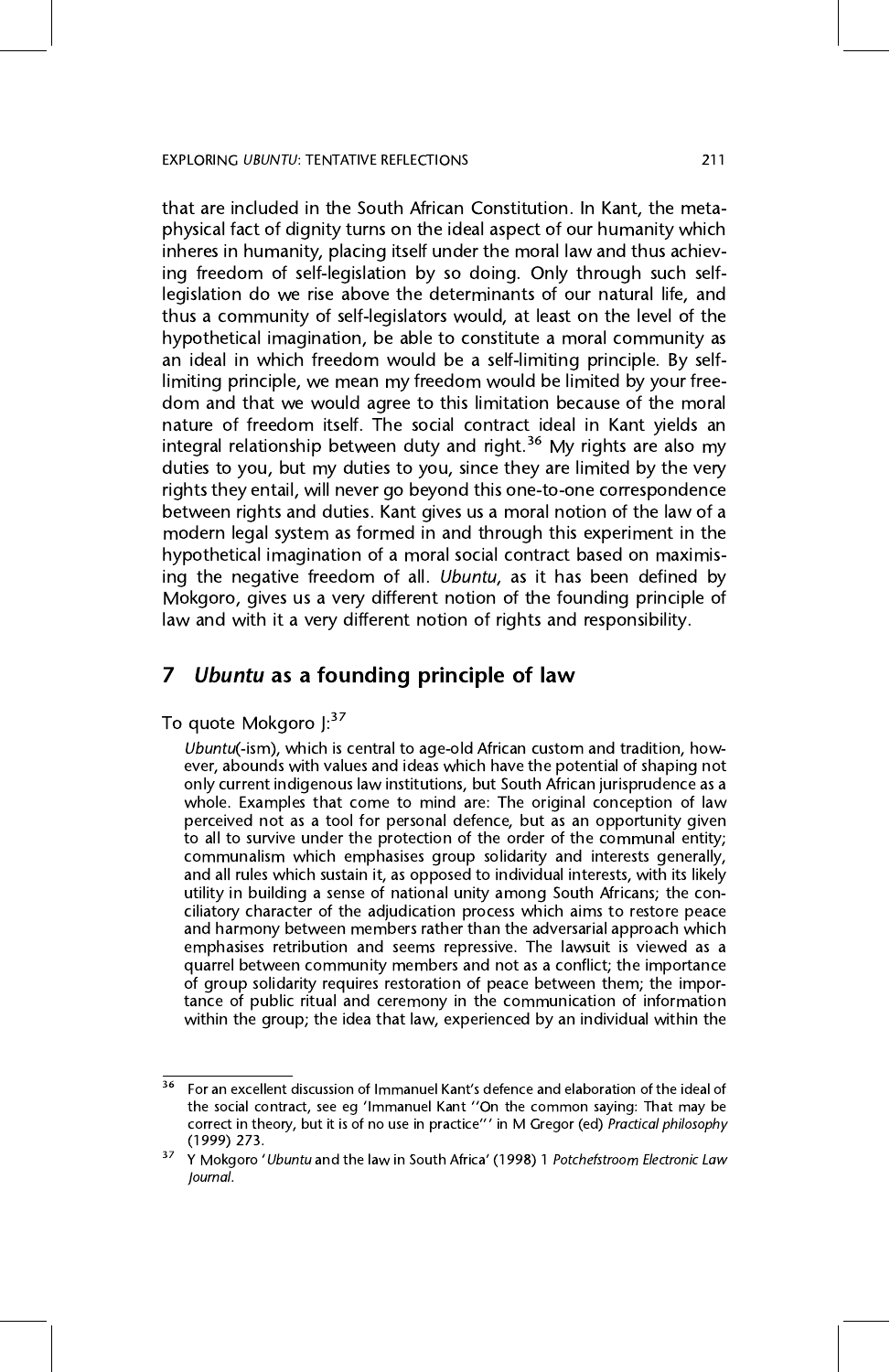group, is bound to individual duty as opposed to individual rights or entitle-<br>ment. Closely related is the notion of sacrifice for group interests and group solidarity so central to ubuntu(ism); the importance of sacrifice for every advantage or benefit, which has significant implications for reciprocity and advantage or benefit, which has significant implications for reciprocity and caring within the communal entity.

Clearly, Mokgoro's rendering of the understanding of *ubuntu* as it relates to traditional law gives us a very different conceptualisation of the law than even the one embodied in the Kantian ideal of the social contract. One question that was raised in the seminar was, should ubuntu, as defined by Mokgoro, function at the highest level of the legal imaginary, as the material of the experiment in the imagination of what the 'we' of South Africa should be constituted to be. Further, by<br>keeping the emphasis on freedom in uhuntu, this other understanding keeping the emphasis on freedom in *ubuntu*, this other understanding of the founding principle of law could even be inclusive of dignity and explain why dignity is so important in the Constitution of South Africa, without forcing dignity to do more work that it can do, at least when it is grasped as a metaphysical fact, a postulate of reason and not an attribute of persons. We will not try to answer the sweeping nature of that first question. Yet, it is clear that ubuntu, as it is defined by Mokgoro, as a founding principle of law, would not have the same kind of one-to-one correspondence of right and duty that it does under social contract theory. Obligation, and even a legally imposed duty, can go beyond that allowable under social contract theory, since the enhancement of a just community is crucial to the freedom of all in that community and for the quality of life more generally. Responsibility could thus entail the acceptance of measures that would be deemed unfair under traditional Western conceptions of the social contract that usually start with fairness, even if they disagree about the content of fairness. Thus, for example, beneficiaries of racism in South Africa could be held to a duty to correct it that might be formally unfair, such that they would be expected, for example, to pay higher electricity bills than blacks. Thus, they would not be treated equally, at least under a socalled neutral theory of equality and fairness. Mokgoro clearly does not want to limit the use of ubuntu to a vaque spirit that pervades the Constitution. She had forthrightly and correctly arqued, to our mind, that the founding principles of the Constitution and the ideals they uphold must be made explicit in actual legal decisions. It is important to remember here our earlier discussion of responsibility and freedom in which the creative power of the individual is both deepened and enhanced by being in a community that takes support for people seriously. This sort of enhancement may not be reduced to any self-interested benefit on the individual level in any immediate sense. The idea is that in a just community the shared force will realise our shared humanity, which is of course a benefit beyond price.

But it is not only its ability to defend a notion of obligation that goes But it is the first in the first of our product in the goes of our product and goes beyond social contract that might make ubuntu important. It is also in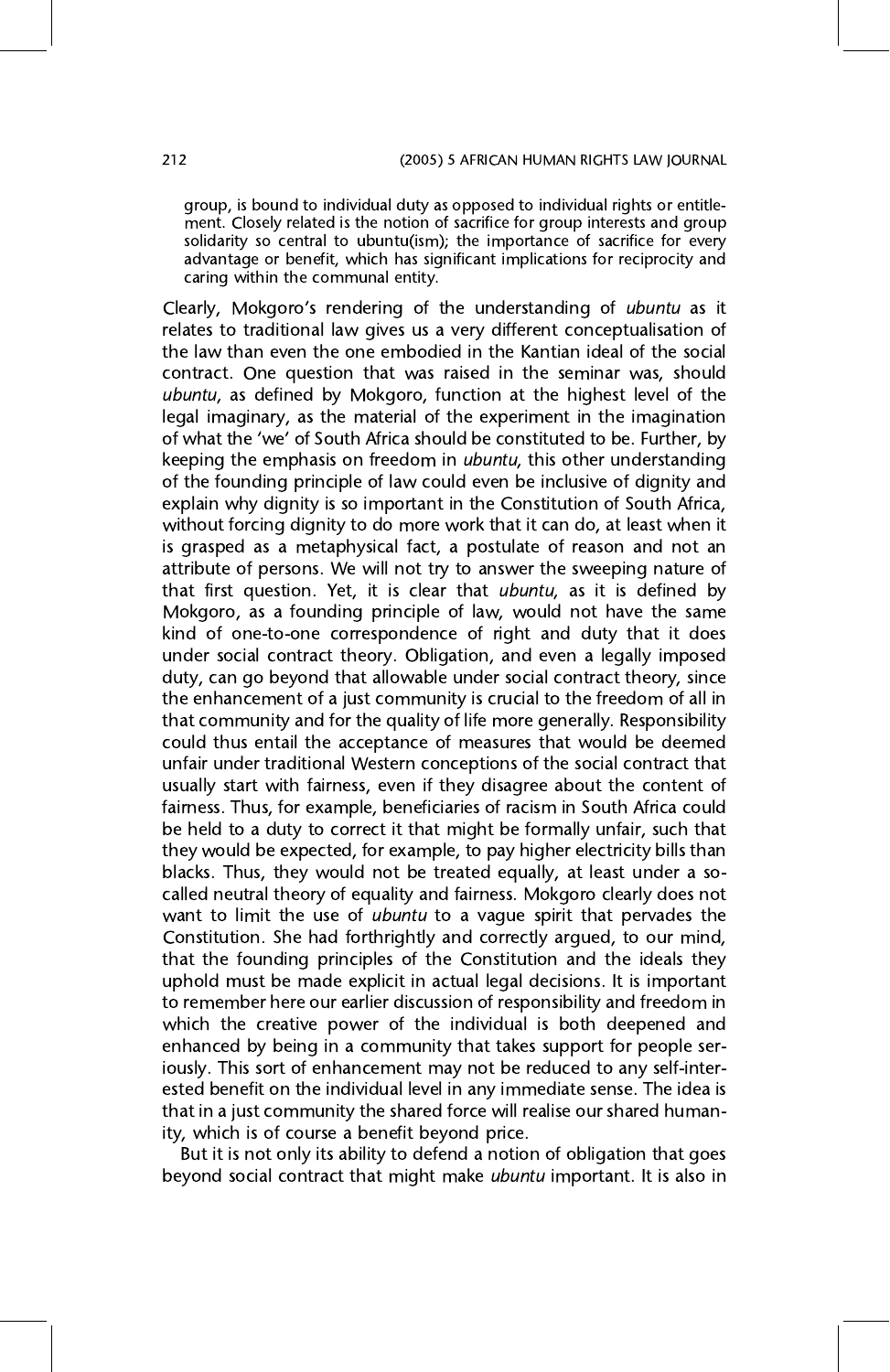its emphasis on the just quality of the community and the enhancement<br>of that just quality that distinguishes *ubuntu* from other notions of community that reduce it to an imagined social contract between already individuated persons. In her opinion, in the Khosa case, Mokgoro did not justify her decision through the use of ubuntu, yet her conclusions in the case reflect an *ubuntu*-inspired jurisprudence. The Fate of the people in this case recalled the following words of Weil's,<br>quoted by Christodoulidis in another context: 'You do not interest me quoted by Christodoulidis in another context: 'You do not interest me.<br>No man can say these words to another without committing a cruelty and offending against justice.'<sup>38</sup> The facts of the Khosa case were a clear<br>example of where the state through the law, through parliamentary example of where the state through the law, through parliamentary<br>legislation, confirmed that claim. The message was that, if you are not a citizen of this country, 'you do not interest me', or at least interest<br>me 'enough', to care for your well-being  $39$ me 'enough', to care for your well-being.<sup>39</sup><br>In this decision, the Court had to confront a challenge to a certain

provision of the Social Assistance Act 59 of 1992. The applicants in both matters were Mozambique citizens who were permanent residents in South Africa. In the case of the first applicant, the mother, applied for child support grants for her children under the age of seven and another grant, a care dependency grant, for a child aged 12 who suffered from diabetes. The second applicant applied for an old-age grant. The applicants in both matters were denied the grants because they were not citizens of South Africa. In a decision to uphold the validity of an order of the High Court, Mokgoro ruled that the High value of the High Court's order should indeed be upheld and the Court itself had the responsibility to read the words 'nermanent resident' into the chalresponsibility to read the words 'permanent resident' into the chal-<br>lenged sections of the Social Security Act. The applicants arqued that sections 26, 27 and 28 of the Constitution use the word 'everyone' in<br>the first two cases and the words 'every child' in the third case, and that the first two cases and the words 'every child' in the third case, and that delimiting access to social service grants violated the Constitution on its face in which it is written that everyone is eligible.

Mokgoro obviously could have limited the reach of her decision to the group before her, which were both Mozambicans. There is a tragic past that the South Africa of apartheid rule had with Mozambique. Many of the freedom fighters of the African National Congress, including members of a guerilla army formed by Mandela, fled to Mozambique and based their operations there. The result was an ongoing set of military interventions into Mozambique that violated the integrity of the country and to this day continues to make life in Mozambique  $\frac{1}{100}$  difficult  $\frac{1}{100}$  classic example is that a relatively large amount of difficult. One classic example is that a relatively large amount of

 $\overline{38}$  E Christodoulidis 'Reconciliation as potentiality', unpublished paper read at a conference on 'Time, reconciliation and the law', Glasgow, May 2004, copy on file with authors; The quote is from Simone Weil's essay 'On human personality' in R Rees (ed) Selected essays 1962 9-34.

 $39$  As above.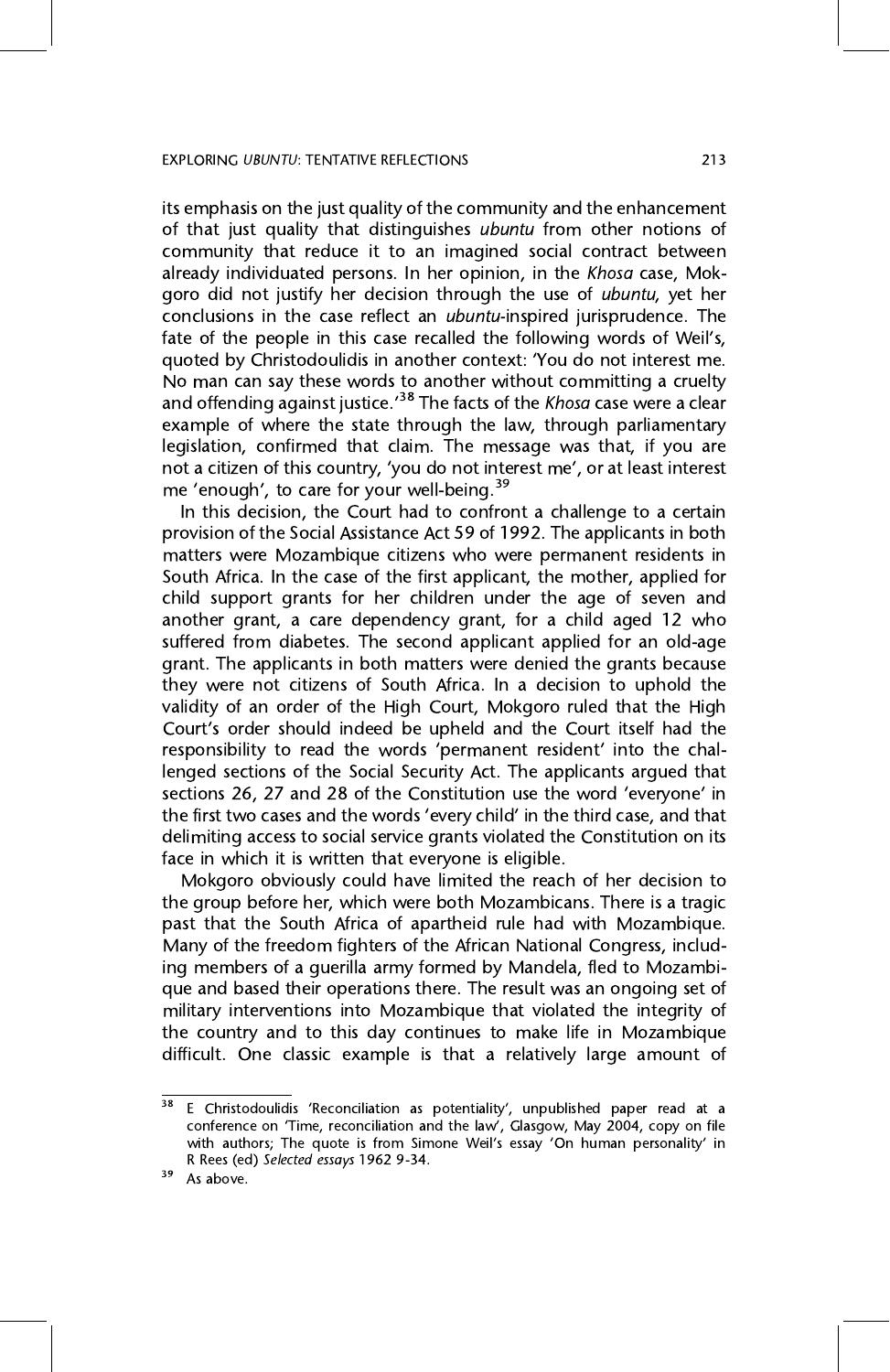Mozambican land is still heavily mined. The mines were installed by the little industrial or agricultural use. Due to this tragic past, Mokgoro could have made a special exception for Mozambican refugees, but she chose not to rest her decision on that past or the special responsibility that might grow out of it. Instead, she took the message of the Constitution to heart because the relevant sections gave the rights to Constitution to heart a statute the relevant sections gave the rights to<br>
`everyone', and that it was this word that demanded interpretation.<br>
There might be something else at play in her decision that is more

There might be something else at play in her decision that is more important than the pure legal discussion — something beyond law and important than the pure legal discussion  $\sim$  something beyond that  $\sim$  something beyond rights that Weil cantured as followed  $l_{\text{OMS}}$ , something beyond rights that Weil captured as  $\frac{1}{2}$ lows:<sup>40</sup><br>At the bottom of the heart of every human being, from earliest infancy until the

tomb, there is something that goes on indomitably expecting, in the teeth of all experience of crimes committed, suffered, and witnessed, that good and not evil will be done to him. It is this above all that is sacred in every human being  $\dots$ This profound and childlike and unchanging expectation of good in the heart is not what is involved when we agitate four our rights. The motive which prompts a little boy to watch jealously to see if his brother has a slightly larger piece of cake arises from a much more superficial level of the soul. The word justice means two very different things according to whether it refers to the one or the other level. It is only the former one that matters.

A certain politics and ethics might be at play, a concern with protecting and enhancing lives, striving for a society where no one, but at the very least the state, is not allowed to say 'you do not interest me'. The<br>least the state, is not allowed to say 'you do not interest me'. The at least hinted at in the following excerpt from Mokgoro's judgment:<sup>41</sup>

Sharing responsibility for the problems and consequences of poverty equally as a community represents the extent to which wealthier members of the community view the minimal well-being of the poor as connected with their personal well-being and the well-being of the community as a whole.

Mokgoro argues strongly that the grants in all cases should be ordered and that it was not enough to accept the compromise that was offered by the respondents, that they would allow these particular Mozambicans access to the grants. Mokgoro accepted the applicants' argument<br>that the refusal of these grants denied them the right to life and dignity that the refusal of these grants denied them the right to life and dignity under the Constitution. There is a deep sense in which, for Mokgoro, the humanity of the residents could not be denied because they were not citizens and in that sense her argument, in our mind, rightfully appeals to dignity. To quote Mokgoro again:<sup>42</sup>

<sup>5</sup> Weil 'Human personality' in Rees (n 38 above) 10; Burns 'Justice and impersonality: Simone Weil on rights and obligations' 1993 49 Laval théologique et philosophique<br>480.

<sup>&</sup>lt;sup>41</sup> Khosa (n 1 above) para 74.<br><sup>42</sup> Mokgoro J in Khosa (n 1 above) para 47.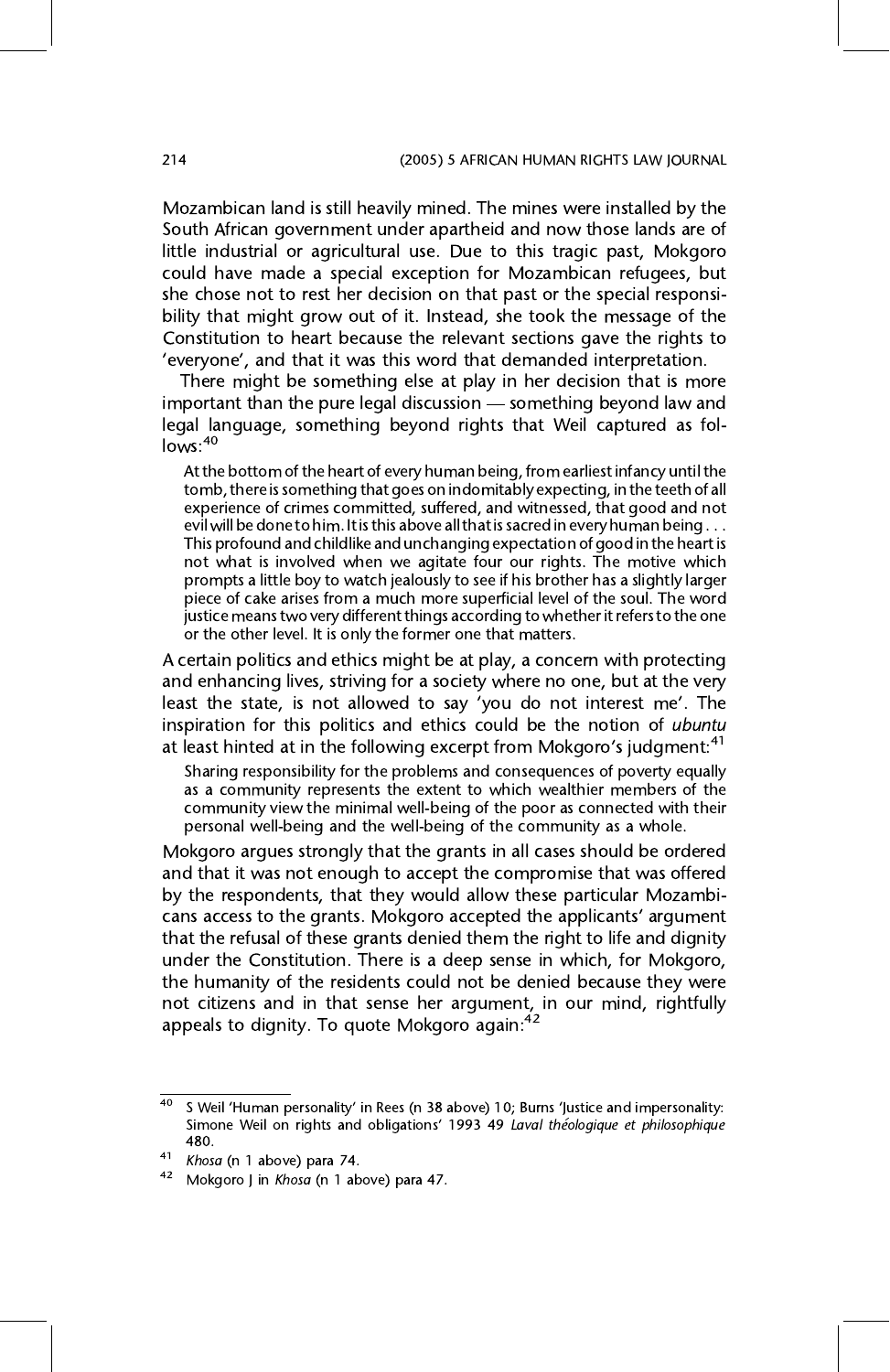This Court has adopted a purposive approach to the interpretation of rights.<br>Given that the Constitution expressly provides that the Bill of Rights enshrines the rights of 'all people in our country', and in the absence of any indication that the section 27(1) right is to be restricted to citizens as in other provisions in the Bill of Rights, the word 'everyone' in this section<br>cannot be construed as referring only to 'citizens' cannot be construed as referring only to 'citizens'.

Mokgoro explicitly rejects the `American' solution in this problem, which is to treat 'citizens' differently than 'non-citizens'. Indeed, the respondents made the argument that many 'developed' countries, and not just the United States, made distinctions between 'citizens' and 'non-citizens' in the granting of social welfare grants. Mokgoro distinguished her own decision from the US Supreme Court by arquing that the reasonableness by which differentiations and exclusion in legislations are judged in South Africa is a much higher standard of judicial review then the one used by the US Supreme Court, which is based on rationality. In the United States, this rationality standard is used in all cases except those involving suspect classification or in the case of gender, which operates under an intermediate standard of review. gender, what makes Mokgoro's decision particularly important for us is<br>that she not only emphasises the wrong to the individuals: she also that she not only emphasises the wrong to the individuals; she also insists that the purposive nature of the South African Constitution is rooted in the promotion of a just community, a just community which again is irreducible to a social contractual understanding of the relationship between rights and duties.

Fram Frinch rights and duties.<br>Here we sound again Mokgoro's note that our responsibility to our<br>community is not simply because it protects our entitlements Instead community is not simply because it protects our entitlements. Instead, we are responsible for the quality of that community and the promotion of a just community becomes a goal for everyone in South Africa, even if it demands assuming what seems to be an unfair imposition of requirements not simply to make up past wrongs, but to achieve a justice that ultimately enhances everyone's power, if power is under-<br>stood through the ethical force field of ubuntu. Again, we are returned stood through the ethical force field of *ubuntu*. Again, we are returned to the idea that freedom is indivisible.

We think that the best understanding of her argument, if it proceeds through *ubuntu*, is that permanent residents, through their actual engagements with South Africa, have become a part of the ethical interactions that make up the country and that they, as a result, should be considered part of the promise for justice offered by the Constitution.<sup>43</sup> The purposiveness of the Constitution of South Africa, which tion. 43 The purposiveness of the Constitution of South Africa, which<br>explicitly seeks 'to free the potential of each person', is simultaneously explicitly seeks 'to free the potential of each person', is simultaneously<br>working to free the potential of the community toward justice. In this working to free the potential of the community toward justice. In this

 $43$  The judgment explicitly declines to address the position of other excluded groups, such as temporary residents, asylum seekers and illegal immigrants, hinting instead that such groups can legitimately be excluded from social assistance benefits. See  $k$ hosa (n. 1 above) bara 59  $k_{\text{max}}$  (n 1 above) para 59.1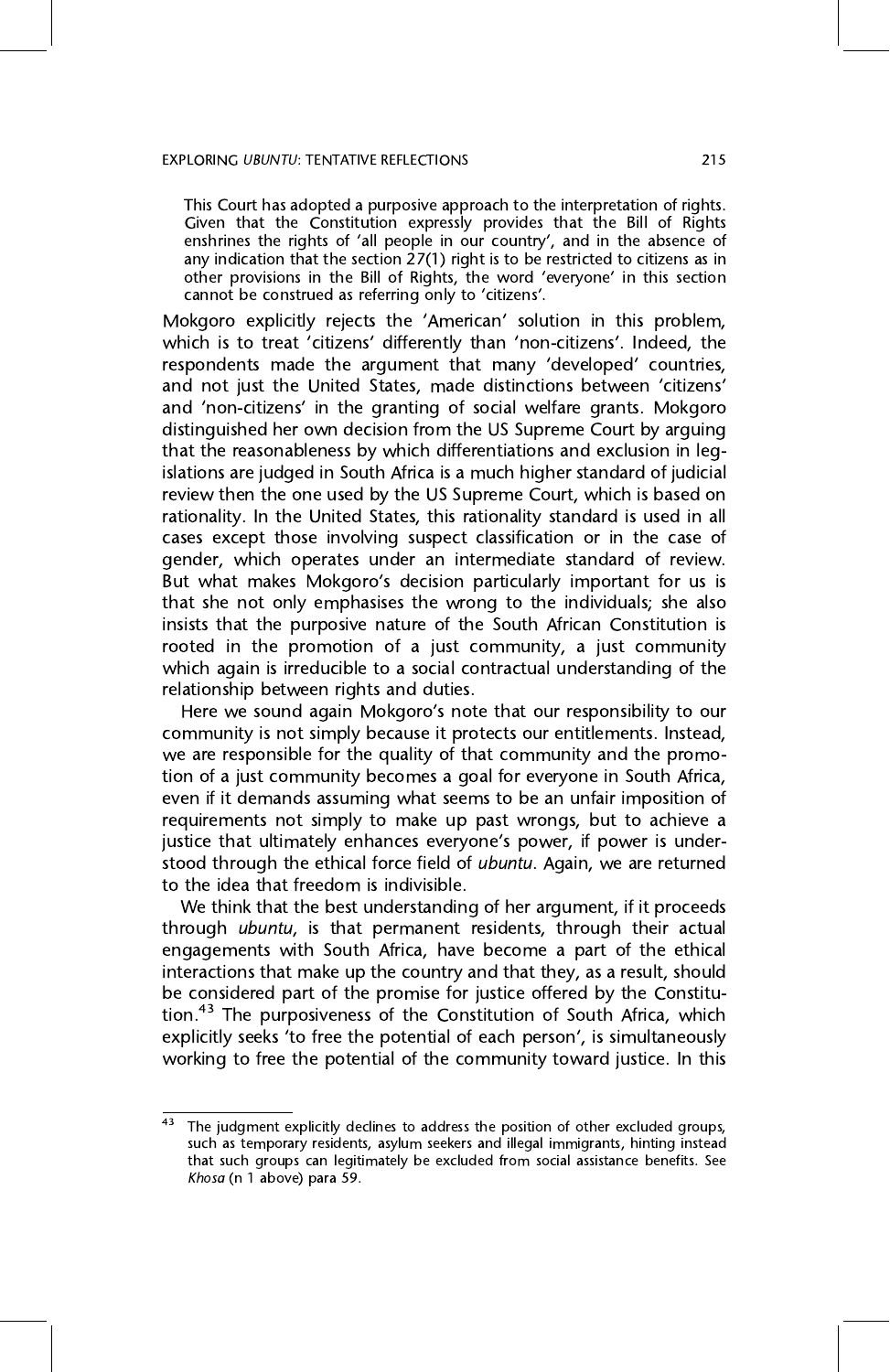sense, the purposiveness is about the kind of community the Constitution promotes as integral to the freeing of that potential. A just community for Mokgoro is a strong community, and a strong community strengthened by the capability and potential of individuals, certainly. But by promoting the indivisibility of freedom, the community established keeps itself from being diminished by the denial of humanity to anyone who is thrown in its lot with it. Thus, what is lost in terms of the burden placed on citizens to sustain those who are not citizens is well made up for Mokgoro by the promotion of a just community which is the only kind of community under ubuntu that can strengthen all of us together. Here we have a classic example of some citizens having to assume a responsibility, which might seem under a more liberal notion of fairness to be unjust, because they are taking on additional burdens on behalf of others in the community, without receiving any apparent reciprocal benefit. Yet, the situation is viewed as one where assuming such extra burdens is in the end in their moral interest because who they are as free individuals is inseparable from the freedom quaranteed they are as free individuals is inseparable from the freedom guaranteed.<br>The everyone'. Indeed, one can even read Mokgoro's insistence that the<br>Constitutional Court should itself read in the words 'nermanent residents' into the challenged sections of the social legislation as an ubuntu-<br>inspired understanding of the role of the Constitutional Court inspired understanding of the role of the Constitutional Court.<br>The Constitutional Court is also responsible in its service as part of

South Africa to promote justice for everyone. Thus, the Court should not just relinguish its responsibility to make sure that the change takes place now so that the destitute individuals should get their grants (although of course Mokgoro is very concerned that they do get their grants), but instead the change should be enforced by the Court in its responsibility to bring into being a just and equitable community. If the Court was simply to turn back the legislation to the legislature, not only would the individuals involved be harmed, but the Court would be diminished in its responsibility to be just in the name of the community itself. As we have written, Mokgoro did not use the word ubuntu here, but when she writes that extra burdens must be assumed by citizens and that others who do not have those burdens still have equal right to access to social benefits, she is not only promoting a fair community but, as she writes, a caring community. And this close connection between a just and caring community is part and parcel of her understanding of what the nomos of the new South Africa demands of its  $\frac{1}{\pi}$  citizens:<sup>44</sup>

At the time the immigrant applies for admission to take up permanent residence, the state has a choice. If it chooses to allow immigrants to make their homes here, it is because it sees some advantage to the state in doing so. Through careful immigration policies it can ensure that those in doing so. Through careful immigration policies it can ensure that those

Khosa (n 1 above) para  $65$ .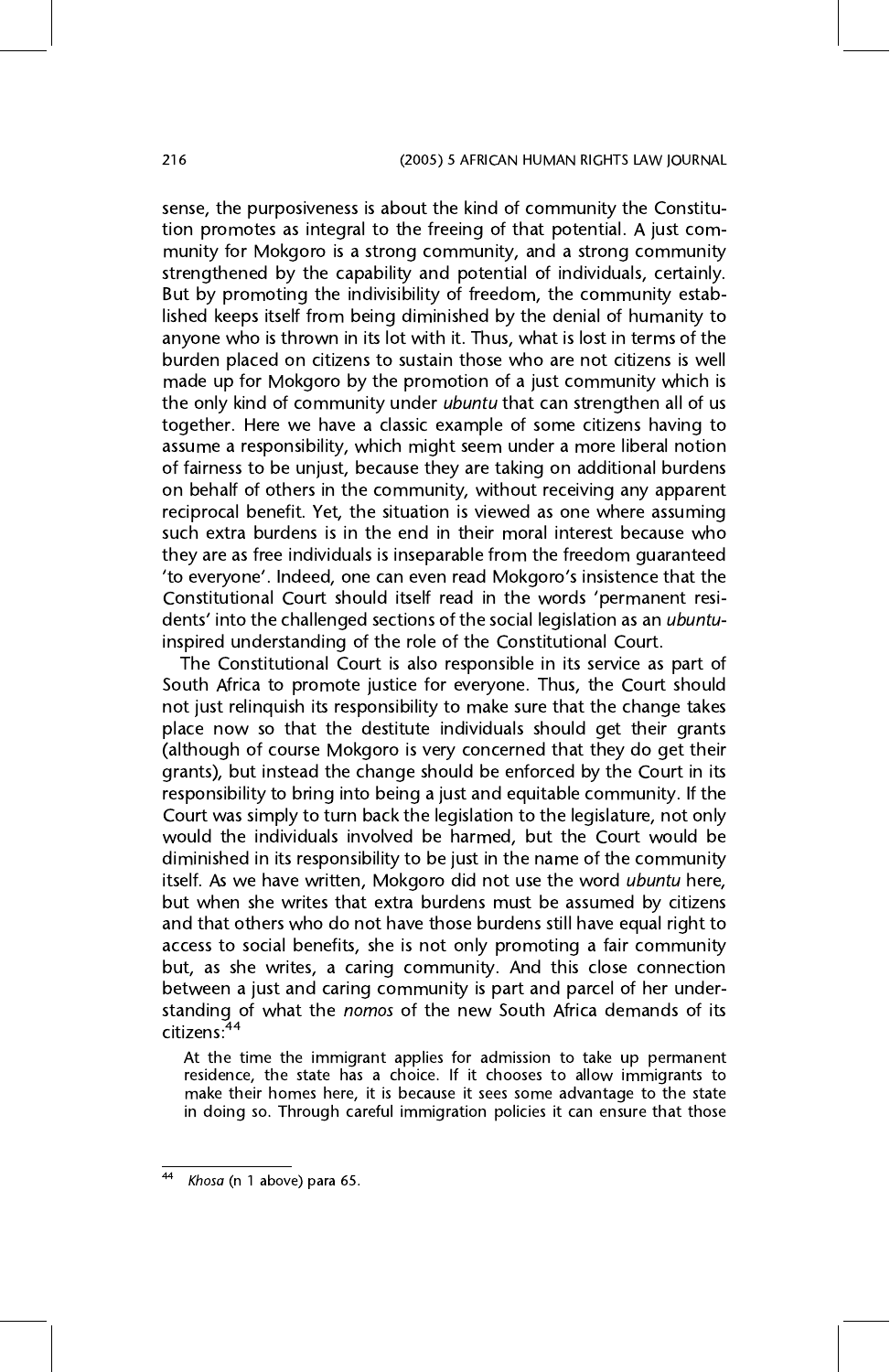admitted for the purpose of becoming permanent residents are persons who will profit, and not be a burden to, the state. If a mistake is made in this regard, and the permanent resident becomes a burden, that may be a cost we have to pay for the constitutional commitment to developing a caring society, and granting access to socio-economic rights to all who make their homes here. Immigration can be controlled in ways other than allowing immigrants to make their permanent homes here, and then abandoning them to destitution if they fall upon hard times. The category of permanent residents who are before us are children and the aged, all of whom are destitute and in need of social assistance. They are unlikely to earn a living for themselves. While the self-sufficiency argument may hold in the case of immigrants who are viable in the job market and who are still in the process of applying for permanent resident status, the argument is seemingly not valid in the case of children and the aged who are already settled permanent residents and part of South African society.

Crucial to the debate on whether or not ubuntu can be operationalised in the Constitution are two questions about constitutionalism itself. As in the Constitution are two questions about constitutions about constitutions about constitution of the Penullie of South Africa, adapted in 1996, has been

The Constitution of the Republic of South Africa, adopted in 1996, has been accorded hallowed status in the formation of the postcolonial polity. Translated into all official languages under the legend 'One *law* for One *nation'*  $\overline{\phantom{a}}$ <br>the italics are in the original  $\overline{\phantom{a}}$  the text is shelved in many homes alongside the italics are in the original — the text is shelved, in many homes, alongside family bibles and books of prayer. Yet, almost from the start, there have been doubts about its ability to constitute either One Nation or One Law; these italics are ours. Even its comprehensibility has been questioned: a masscirculation black newspaper in Johannesburg, for example, has referred to it as a Tower of Babel, pointing out that its vernacular versions are utterly opaque — and, hence, babble to those whom it was meant to enfranchise.

Through their careful ethnographic work, the Comaroffs have pointed Through their careful ethnographic work, the Comaronic pointed<br>to how contradictions between the 'one' people of the Constitution<br>and the many peoples of South Africa's indigenous legal systems cannot and the many peoples of South Africa's indigenous legal systems cannot be reconciled by any of the current ideals of liberal multiculturalism, including the liberal ideals read into the South African Constitution itself. The Comaroffs point to how 'on the ground' struggles are con-<br>stantly discupting any easy liberal solution to what they rightly in our stantly disrupting any easy liberal solution to what they rightly, in our mind, designate as claims to poly-sovereignty: actual claims to selfgovernment in current law being made by different peoples in South Africa. Our first point is that we agree with the Comaroffs, that the Constitution has not and should not be fitted into a liberal mode that belies the complexity of actual struggle, yet simultaneously this should not imply a rejection of constitutionalism altogether. The Comaroffs clearly not only embrace constitutionalism, but they have defended it as a substantive rather then proceduralist form of democratic jurisprudence. The jurisprudence is democratic in that the court is actually mentation of the problem in the configuration of values and ideals. These values participating in the configuration of values and ideals. The configuration of values and ideals. The configuration of values  $\sigma$ 

J & J Comaroff Reflections on liberalism, policulturalism and ID-ology: Citizenship and<br>difference in South Africa' New Social Forms Seminar Series, University of Stellenbosch<br>Department of Sociology and Social Apthropolog Department of Sociology and Social Anthropology (15 August 2003).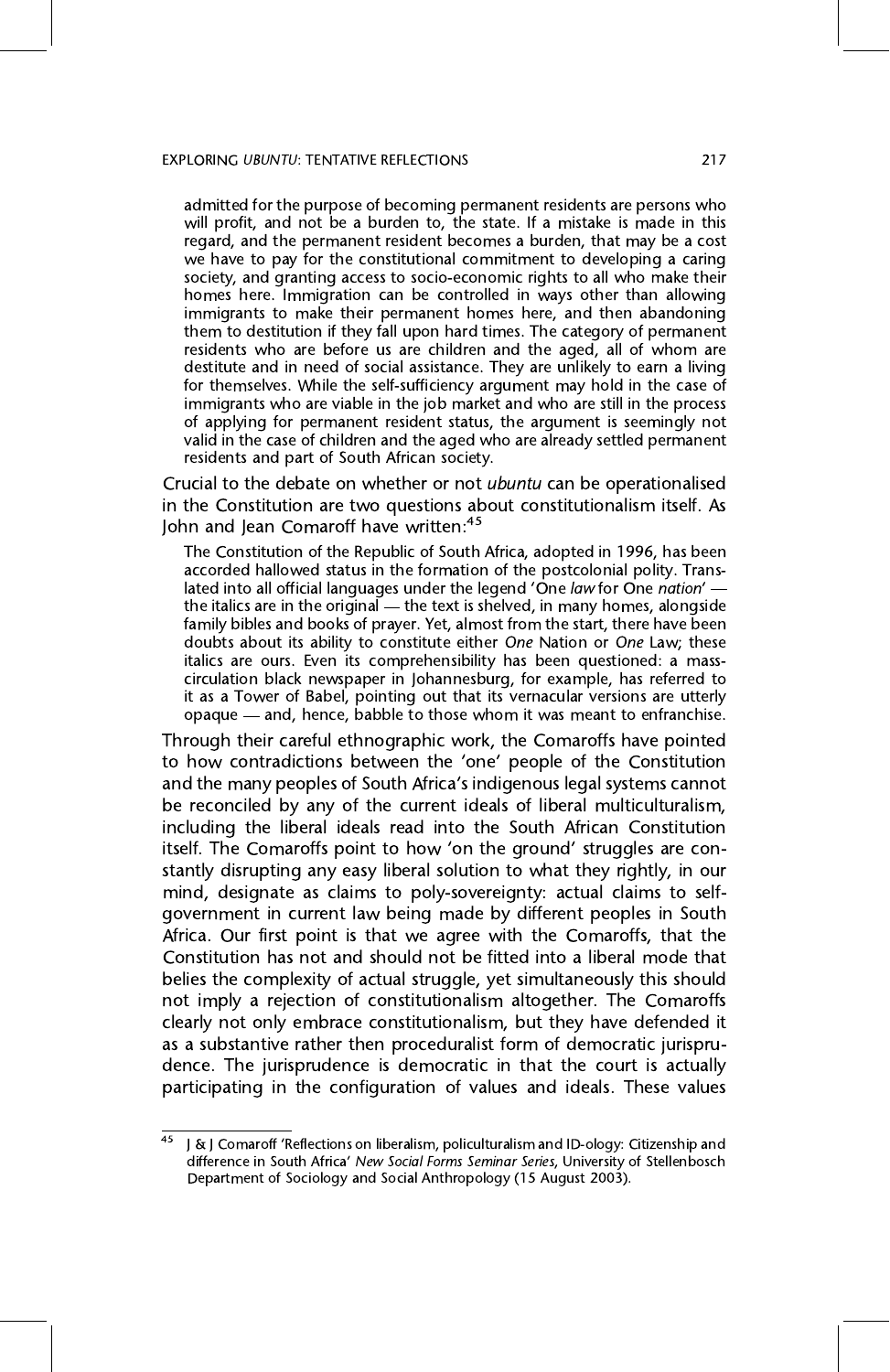and ideals both become embodied in law and also symbolically rein-<br>force visions of what kind of polity the new South Africa hopes to become. Indeed, from the beginning of his work on the tribal legal systems, John Comaroff has emphasised the importance of aesthetically informed political practices of tribal intuitions, including those related to law-making practices, such as community conciliation and the like. Obviously, we need to look more into how the operation of tribal law in South Africa has appealed to a very different notion of law, including Frame and the top person of a very different notion of law, including<br>the 'law of law' then the one we associate with modern legal systems<br>institied by one version or another of the social contract. What we want justified by one version or another of the social contract. What we want to emphasise here is that the Comaroffs continually point us to the importance of remembering that the constant effort to make sense of the Constitution should itself be seen as a political struggle.

In a recent decision, Port Elizabeth Municipality v Various Occupiers,<sup>46</sup> the Constitutional Court had to decide whether the municipality acted lawfully when it evicted residents from privately owned land within the municipality. The municipality responded to a petition signed by 1 600 people in the neighbourhood seeking an eviction order from the South Eastern Cape Local Division of the High Court. The High Court granted the order, after which the occupiers took the matter on appeal to the Supreme Court of Appeal. The Supreme Court upheld the appeal and set aside the eviction order. The municipality then applied to the Constitutional Court for leave to appeal against the decision of the Supreme Court. In a decision by Sachs J, the Court did not grant leave to appeal. Sachs placed the question of eviction within a historical context, refer-Final placed are question of evident minimum a historical context, references<br>to illegal squatting in a drastic manner, which led to not only the to illegal squatting in a drastic manner, which led to not only the dignity of black people being assaulted, but also to the creation of large well-affluent white urban areas that co-existed alongside black areas where blacks lived in poverty and insecure social conditions.<sup>47</sup> In a new democratic era under a supreme Constitution with an entrenched Bill of Rights, squatting was decriminalised and evictions were made subject to a number of requirements. A significant feature of the new era is that homeless people must be treated with dignity and respect. However, he added that it is not only the dignity of the poor that is affected when evicted and forcibly removed; the whole society is demeaned by such actions. Sachs argued that courts had a new role to play in balancing illegal eviction and unlawful occupation, that they are program in balancing in grad the uncertainty in the unit of the uncertainty of the uncertainty of the uncertainty of the uncertainty of the uncertainty of the uncertainty of the uncertainty of the uncertainty of the uncert active judicial management'.<sup>48</sup> He highlighted the Constitution's

 $46$  Port Elizabeth Municipality v Various Occupiers 2004 12 BCLR 1268 (CC)<br>(PE Municipality).

<sup>&</sup>lt;sup>47</sup> PE Municipality (n 46 above) paras 8-10.<br><sup>48</sup> PE Municipality (n 46 above) para 36.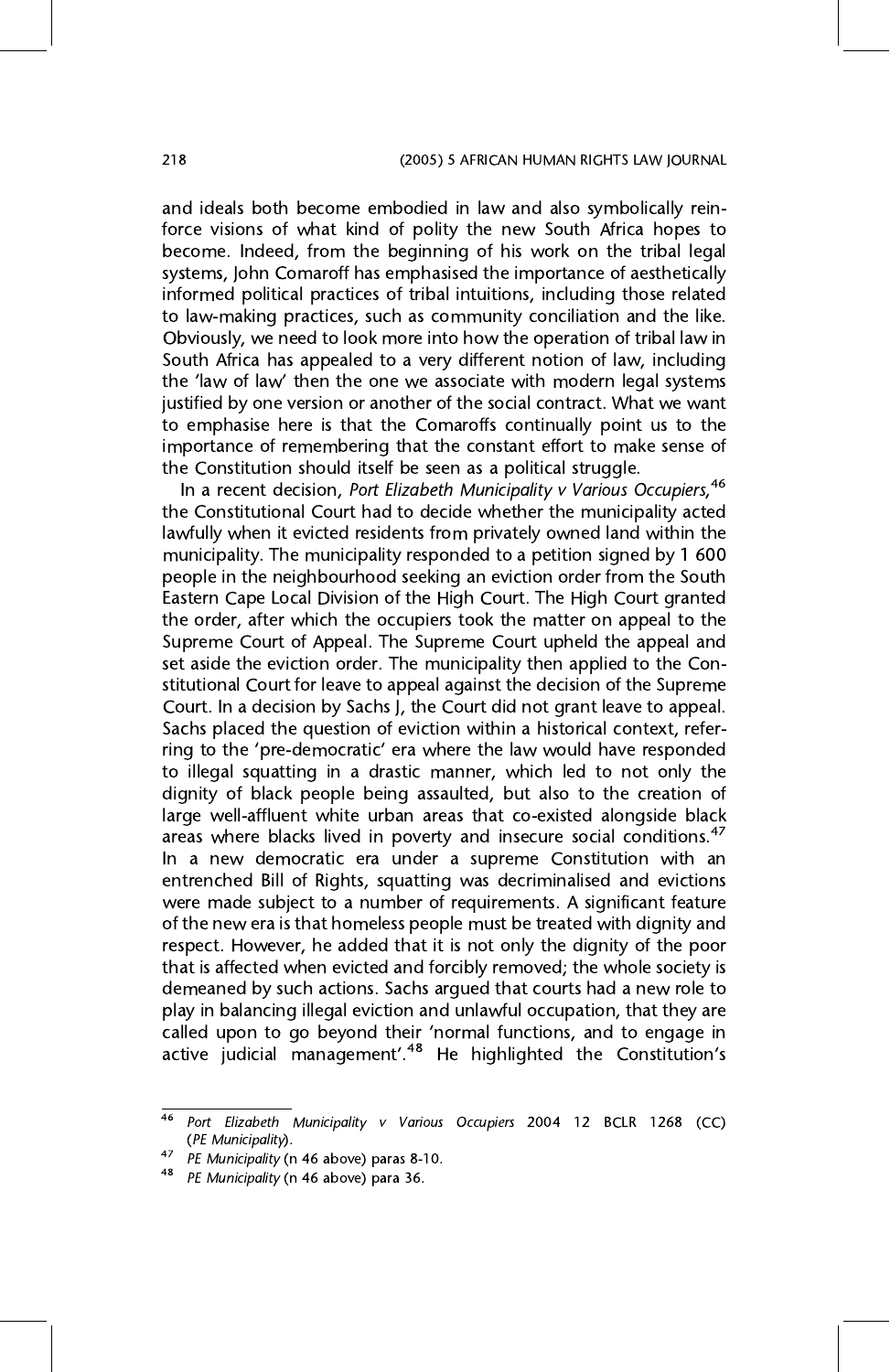requirement that everyone must be treated with 'care and concern'<br>within a society based on human dignity, equality and freedom. He argued that cases must be decided not on generalities, but in the light of their own particular circumstances.<sup>49</sup> With explicit reference<br>to uhuntu, be said the following:<sup>50</sup> to *ubuntu*, he said the following:<sup>50</sup><br>The spirit of *ubuntu*, part of the deep cultural heritage of the majority of the

population, suffuses the whole constitutional order. It combines individual rights with a communitarian philosophy. It is a unifying motif of the Bill of Rights, which is nothing if not a structured, institutionalised and operational declaration in our evolving new society of the need for human interdependence, respect and concern.

In this opinion, Sachs seems to have come closer to Mokgoro than he appeared to be in the seminar, in that we can read him to allow ubuntu to be an important ethical directive in the sense of the law of law underlying the entirety of the Constitution. underlying the entirety of the Constitution.

Some contemporary advocates of agonism, a word embraced by Arendt, who arqued that we must allow for radical plurality as the very basis of democratic politics, have resisted the ideal of constitutionalism itself as against this agonism. The critique that has become well known is that the law and the Constitution can only carry a poison that induces a kind of sclerosis of the agonal energies of politics.<sup>51</sup> What was raised in the seminar was not this critique of the life dissipating effects of constitutionalism, but instead a recognition that is precisely the depth of the challenge to South African sovereignty: Poly-sovereignty could at of the challenge to South African south age, providing to the constileast potentially spur new and innovative interpretations of the Constitution.<br>There is no reason in principle that *ubuntu*, as it is understood as a

founding principle of the law of law, cannot be operationalised. What would it mean if both dignity and *ubuntu* were configured together as operational principles as well as founding principles? We want to at least raise the suggestion here that *ubuntu* would not be translated as dignity has into an individual right because it goes beyond the notion of individual entitlement. The legal system of South Africa does not give standing only to individuals who have been harmed, but also to those individuals and communities who want to promote the public good. Therefore, even the idea of standing, so different than the one in the United States, can best be interpreted through ubuntu. We understand United States, can best be interpreted through ubuntu. We understand

<sup>49</sup> 

<sup>&</sup>lt;sup>49</sup> PE Municipality (n 46 above) para 31.<br><sup>50</sup> PE Municipality (n 46 above) para 37.<br><sup>51</sup> See S Wolin Tocqueville between two worlds: The making of a political and theoretical life (2003).